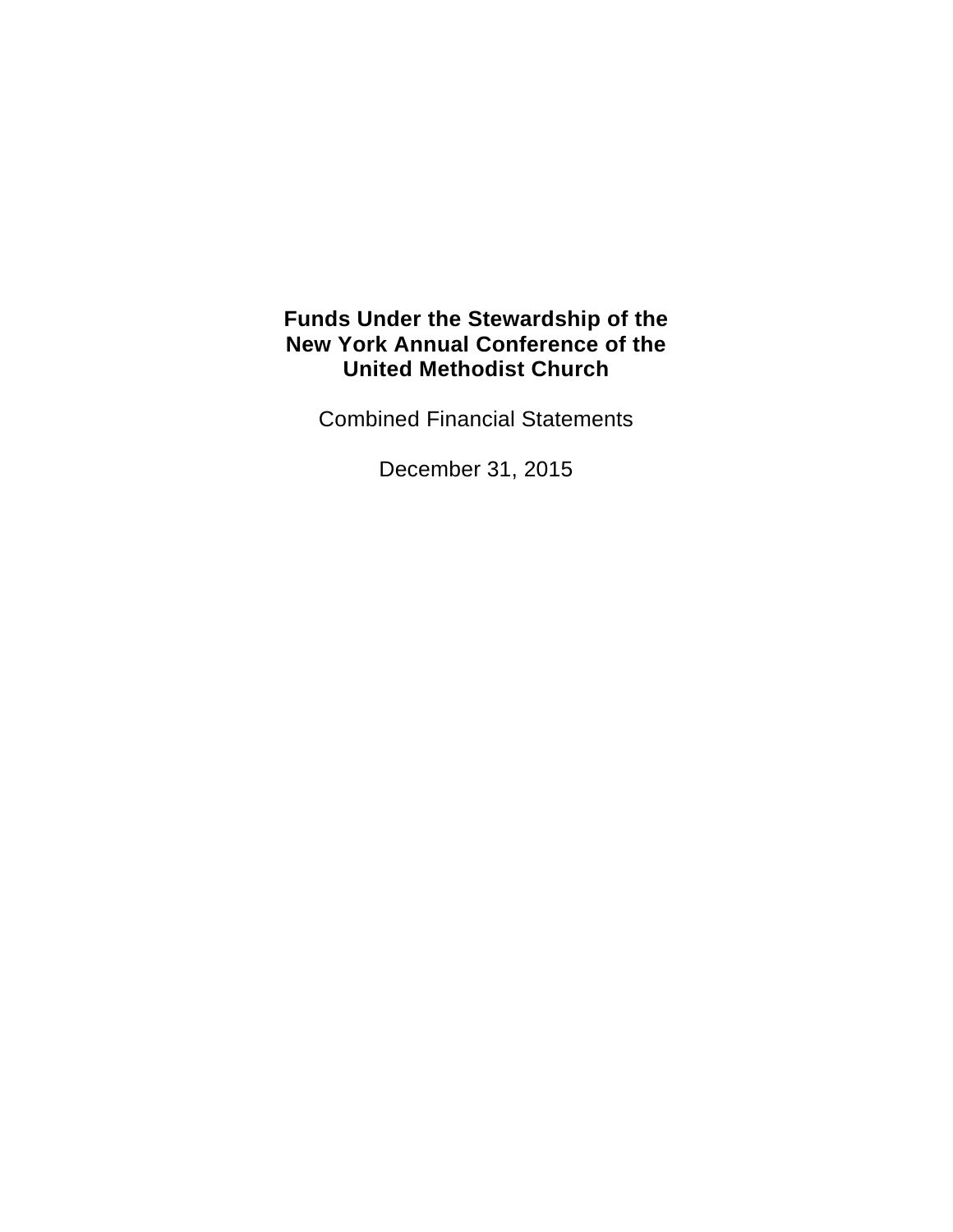

#### **Independent Auditors' Report**

#### **Board of Trustees Funds Under the Stewardship of the New York Annual Conference of the United Methodist Church White Plains, New York**

We have audited the accompanying combined financial statements of the Funds Under the Stewardship of the New York Annual Conference of the United Methodist Church (the "NYAC"), which comprise the combined statement of financial position as of December 31, 2015, and the related combined statements of activities and cash flows for the year then ended, and the related notes to the combined financial statements.

#### *Management's Responsibility for the Combined Financial Statements*

Management is responsible for the preparation and fair presentation of these combined financial statements in accordance with accounting principles generally accepted in the United States of America; this includes the design, implementation, and maintenance of internal control relevant to the preparation and fair presentation of combined financial statements that are free from material misstatement, whether due to fraud or error.

#### *Auditors' Responsibility*

Our responsibility is to express an opinion on these combined financial statements based on our audit. We conducted our audit in accordance with auditing standards generally accepted in the United States of America. Those standards require that we plan and perform the audit to obtain reasonable assurance about whether the combined financial statements are free from material misstatement.

An audit involves performing procedures to obtain audit evidence about the amounts and disclosures in the combined financial statements. The procedures selected depend on the auditor's judgment, including the assessment of the risks of material misstatement of the combined financial statements, whether due to fraud or error. In making those risk assessments, the auditor considers internal control relevant to the entity's preparation and fair presentation of the combined financial statements in order to design audit procedures that are appropriate in the circumstances, but not for the purpose of expressing an opinion on the effectiveness of the entity's internal control. Accordingly, we express no such opinion. An audit also includes evaluating the appropriateness of accounting policies used and the reasonableness of significant accounting estimates made by management, as well as evaluating the overall presentation of the combined financial statements.

We believe that the audit evidence we have obtained is sufficient and appropriate to provide a basis for our qualified audit opinion.

#### *Basis for Qualified Opinion*

As more fully described in note 3 to the combined financial statements, the NYAC did not obtain a valuation of its postretirement health benefits for the year ending December 31, 2015. The last valuation obtained was as of December 31, 2014. That valuation reflected an accumulated postretirement obligation of \$23,664,650. By not obtaining a valuation for 2015, a liability cannot be determined, thus resulting in the inability to record such amount in the combined financial statements for the year ending December 31, 2015. The effect on the 2015 combined statement of activities has not been determined. In our opinion, a liability for postretirement health benefits and related disclosures are required by accounting principles generally accepted in the United Stated of America.

PKF O'CONNOR DAVIES, LLP 500 Mamaroneck Avenue, Harrison, NY 10528 I Tel: 914.381.8900 I Fax: 914.381.8910 I www.pkfod.com

PKF O'Connor Davies, LLP is a member firm of the PKF International Limited network of legally independent firms and does not accept any responsibility or liability for the actions or inactions on the part of any other individual member firm or firms.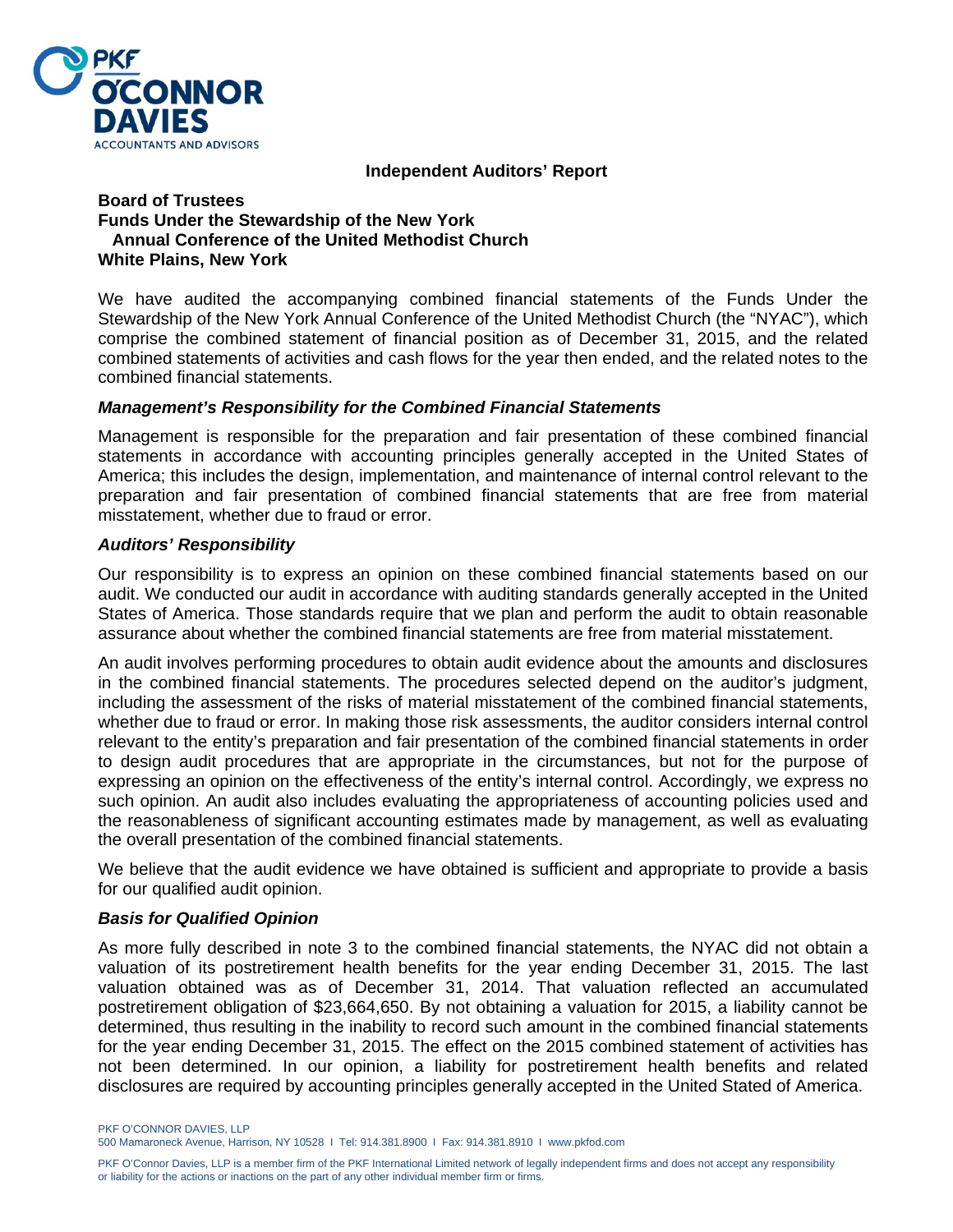#### **Board of Trustees Funds Under the Stewardship of the New York Annual Conference of the United Methodist Church**  Page 2

*Qualified Opinion* 

In our opinion, except for the effects of not recording the accumulated postretirement benefit obligation in the combined financial statements at the present value of the anticipated actuarial cost of the health benefits for retirees and related benefit expense as discussed in the Basis for Qualified Opinion paragraph, the combined financial statements referred to in the first paragraph present fairly, in all material respects, the combined financial position of the New York Annual Conference as of December 31, 2015, and the results of its operations and its cash flows for the year then ended in accordance with accounting principles generally accepted in the United States of America.

#### *Report on Summarized Comparative Information*

We have previously audited the NYAC's December 31, 2014 combined financial statements, and we expressed a qualified audit opinion on those audited combined financial statements in our report dated June 23, 2015. In our opinion, the summarized comparative information presented herein as of and for the year ended December 31, 2014 is consistent, in all material respects, with the audited combined financial statements from which it has been derived.

#### *Report on Supplemental Information*

Our audit was conducted for the purpose of forming an opinion on the combined financial statements as a whole. The supplemental information on pages 19 through 21 is presented for purposes of additional analysis and is not a required part of the combined financial statements. Such information is the responsibility of management and was derived from and relates directly to the underlying accounting and other records used to prepare the combined financial statements. The information has been subjected to the auditing procedures applied in the audit of the combined financial statements and certain additional procedures, including comparing and reconciling such information directly to the underlying accounting and other records used to prepare the combined financial statements or to the combined financial statements themselves, and other additional procedures in accordance with auditing standards generally accepted in the United States of America. In our opinion, except for the effects of the matter described in our Basis for Qualified Opinion, the information is fairly stated in all material respects in relation to the combined financial statements as a whole.

PKF O'Connor Davies, LLP

Harrison, New York June 23, 2016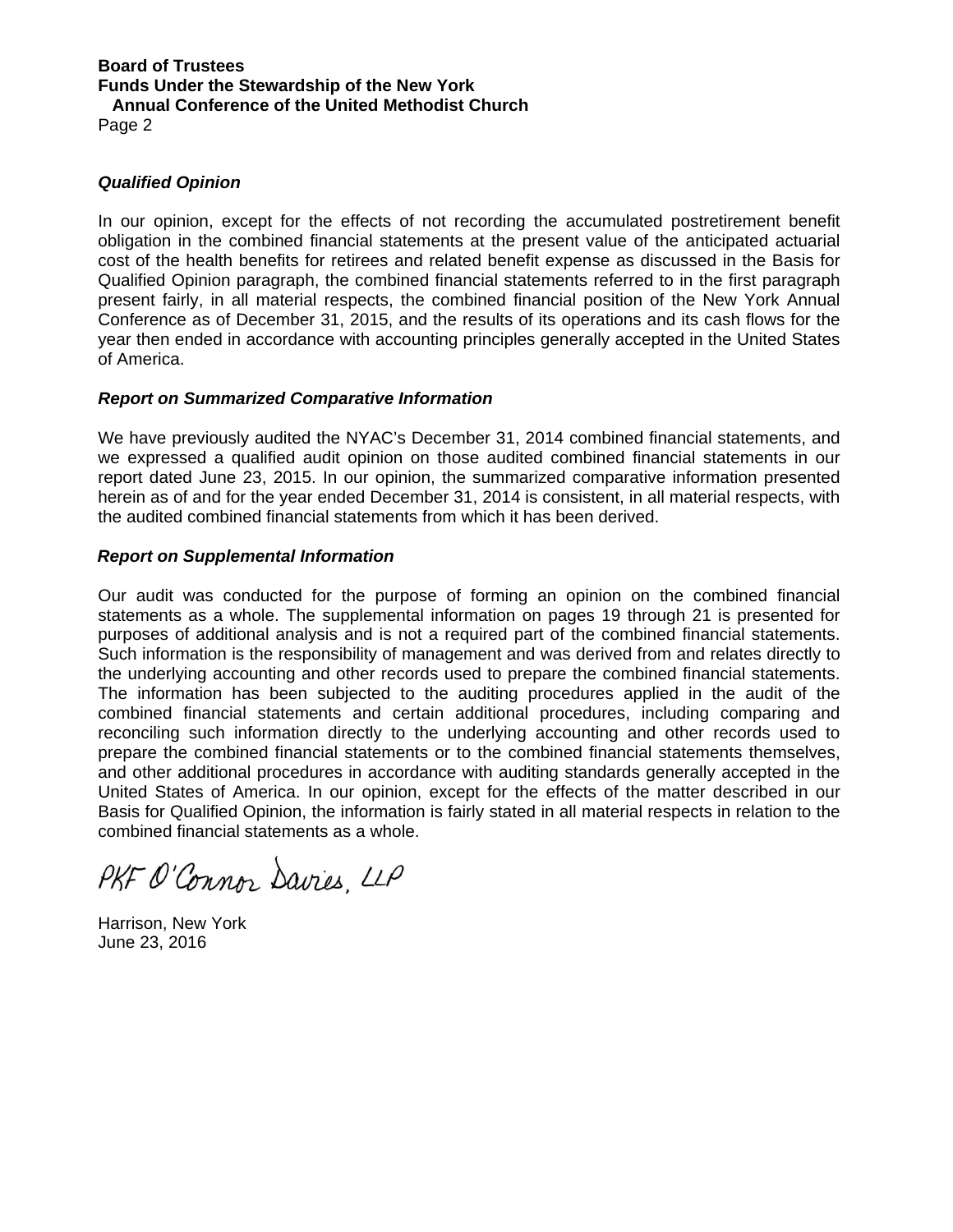## Combined Statement of Financial Position December 31, 2015 (with comparative amounts at December 31, 2014)

|                                                        | 2015            | 2014            |
|--------------------------------------------------------|-----------------|-----------------|
| <b>ASSETS</b>                                          |                 |                 |
| Cash and cash equivalents                              | \$<br>3,068,509 | \$<br>4,289,206 |
| Investments                                            | 16,694,022      | 16,368,914      |
| Church apportionments receivable                       | 104,928         | 158,450         |
| Accounts receivable, net                               | 288,146         | 240,845         |
| Parish development loans receivable, net               | 1,254,305       | 1,819,037       |
| Prepaid expenses and other assets                      | 641,527         | 517,557         |
| <b>Custodial funds held</b>                            | 32,240          | 338,730         |
| Property and equipment, net                            | 6,094,863       | 5,856,726       |
|                                                        | \$28,178,540    | 29,589,465      |
| <b>LIABILITIES AND NET ASSETS</b>                      |                 |                 |
| Liabilities                                            |                 |                 |
| Church apportionments designated for future periods    | \$<br>42,845    | \$<br>33,859    |
| Accounts payable and accrued expenses                  | 1,421,477       | 1,602,961       |
| Capital lease obligations                              | 37,762          | 47,710          |
| Deferred revenue                                       | 39,373          |                 |
| Loan payable - Conference Board of Pensions and Health |                 |                 |
| <b>Benefits</b>                                        | 339,917         | 349,917         |
| Loan payable - United Methodist Development Fund       | 397,932         | 463,717         |
| Loan payable - U.S. Small Business Administration      | 691,858         | 703,200         |
| <b>Custodial funds held</b>                            | 32,240          | 338,730         |
| <b>Total Liabilities</b>                               | 3,003,404       | 3,540,094       |
| <b>Net Assets</b>                                      |                 |                 |
| Unrestricted                                           | 15,960,184      | 16,177,319      |
| <b>Temporarily restricted</b>                          | 8,479,253       | 9,136,353       |
| Permanently restricted                                 | 735,699         | 735,699         |
| <b>Total Net Assets</b>                                | 25,175,136      | 26,049,371      |
|                                                        | \$28,178,540    | \$29,589,465    |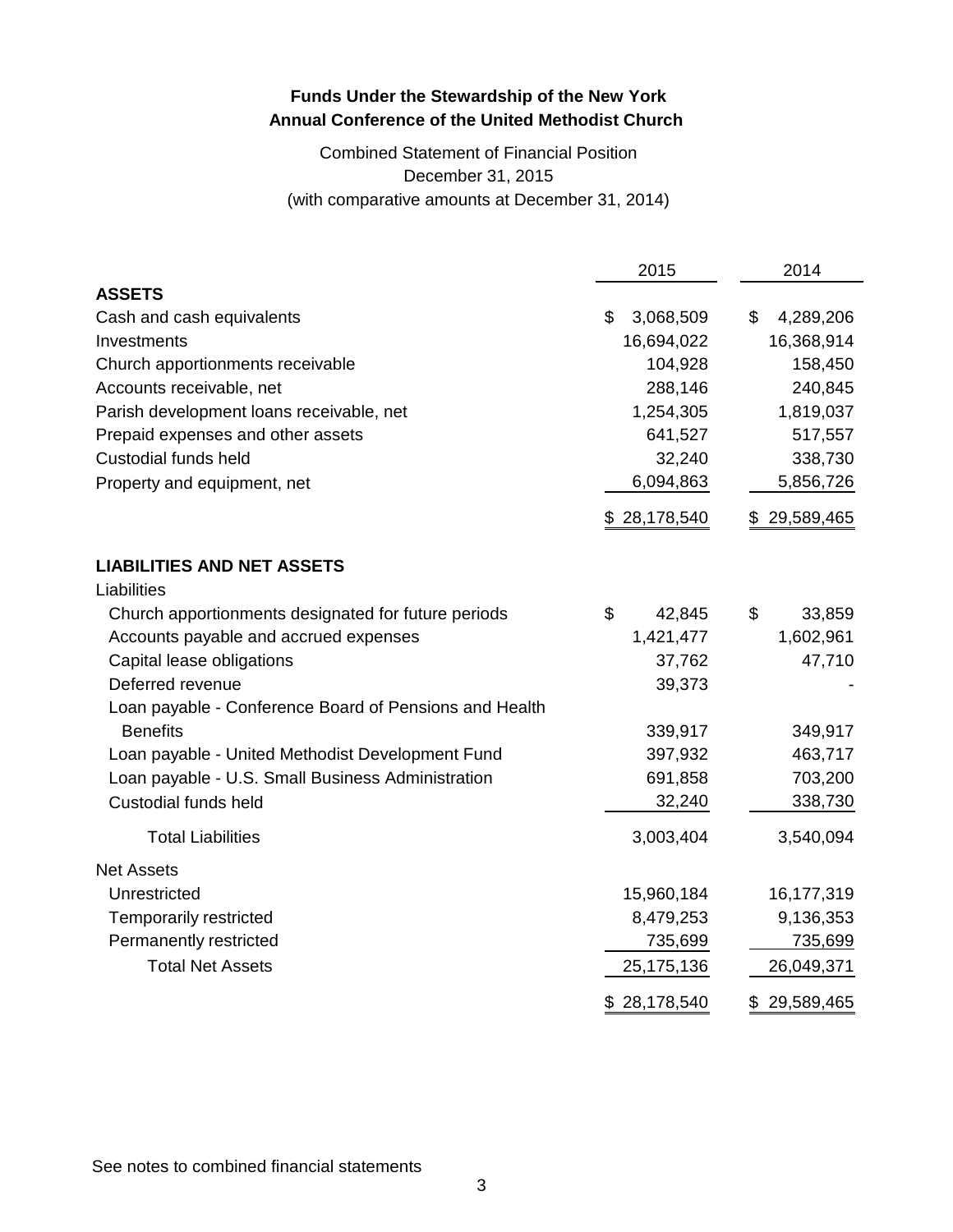#### Combined Statement of Activities Year Ended December 31, 2015 (with summarized totals for the year ended December 31, 2014)

|                                       |                 | Temporarily     | Permanently<br>Restricted | 2015            | 2014            |
|---------------------------------------|-----------------|-----------------|---------------------------|-----------------|-----------------|
| <b>SUPPORT AND REVENUE</b>            | Unrestricted    | Restricted      |                           | Total           | Total           |
| Church apportionments                 | 2,284,276<br>\$ | 5,019,708<br>\$ | \$                        | 7,303,984<br>\$ | 7,455,995<br>\$ |
| Designated benevolences               |                 | 2,261,312       |                           | 2,261,312       | 2,549,738       |
| Fees and reimbursements               | 317,290         |                 |                           | 317,290         | 256,462         |
| Grants and contributions              | 343,604         | 12,279          |                           | 355,883         | 652,397         |
| Retreat                               | 1,387,424       |                 |                           | 1,387,424       | 1,532,586       |
| Store sales                           |                 |                 |                           |                 | 4,224           |
| Investment (loss) return              | (305, 044)      | (165, 441)      |                           | (470, 485)      | 389,022         |
| Interest                              | 64,389          |                 |                           | 64,389          | 59,845          |
| Other                                 | 960             |                 |                           | 960             | 4,513           |
| Gain on sale of properties            | 372,885         |                 |                           | 372,885         | 6,187,845       |
| Net assets released from restrictions | 7,756,011       | (7,756,011)     |                           |                 |                 |
|                                       |                 |                 |                           |                 |                 |
| <b>Total Support and Revenue</b>      | 12,221,795      | (628, 153)      |                           | 11,593,642      | 19,092,627      |
| <b>EXPENSES</b>                       |                 |                 |                           |                 |                 |
| Program                               | 7,699,803       |                 |                           | 7,699,803       | 8,338,314       |
| Campsite                              |                 |                 |                           |                 |                 |
| Quinipet                              | 1,633,449       |                 |                           | 1,633,449       | 1,497,428       |
| Epworth                               | 114             |                 |                           | 114             | 272,545         |
| Kingswood                             | 67,659          |                 |                           | 67,659          | 87,338          |
| Capital campaign                      | 25,192          |                 |                           | 25,192          | 2,712           |
| Management and general                | 3,012,713       | 28,947          |                           | 3,041,660       | 2,531,401       |
| <b>Total Expenses</b>                 | 12,438,930      | 28,947          |                           | 12,467,877      | 12,729,738      |
| Change in Net Assets                  | (217, 135)      | (657, 100)      |                           | (874, 235)      | 6,362,889       |
| <b>NET ASSETS</b>                     |                 |                 |                           |                 |                 |
| Beginning of year                     | 16,177,319      | 9,136,353       | 735,699                   | 26,049,371      | 19,686,482      |
| End of year                           | \$15,960,184    | 8,479,253<br>\$ | \$<br>735,699             | \$25,175,136    | \$26,049,371    |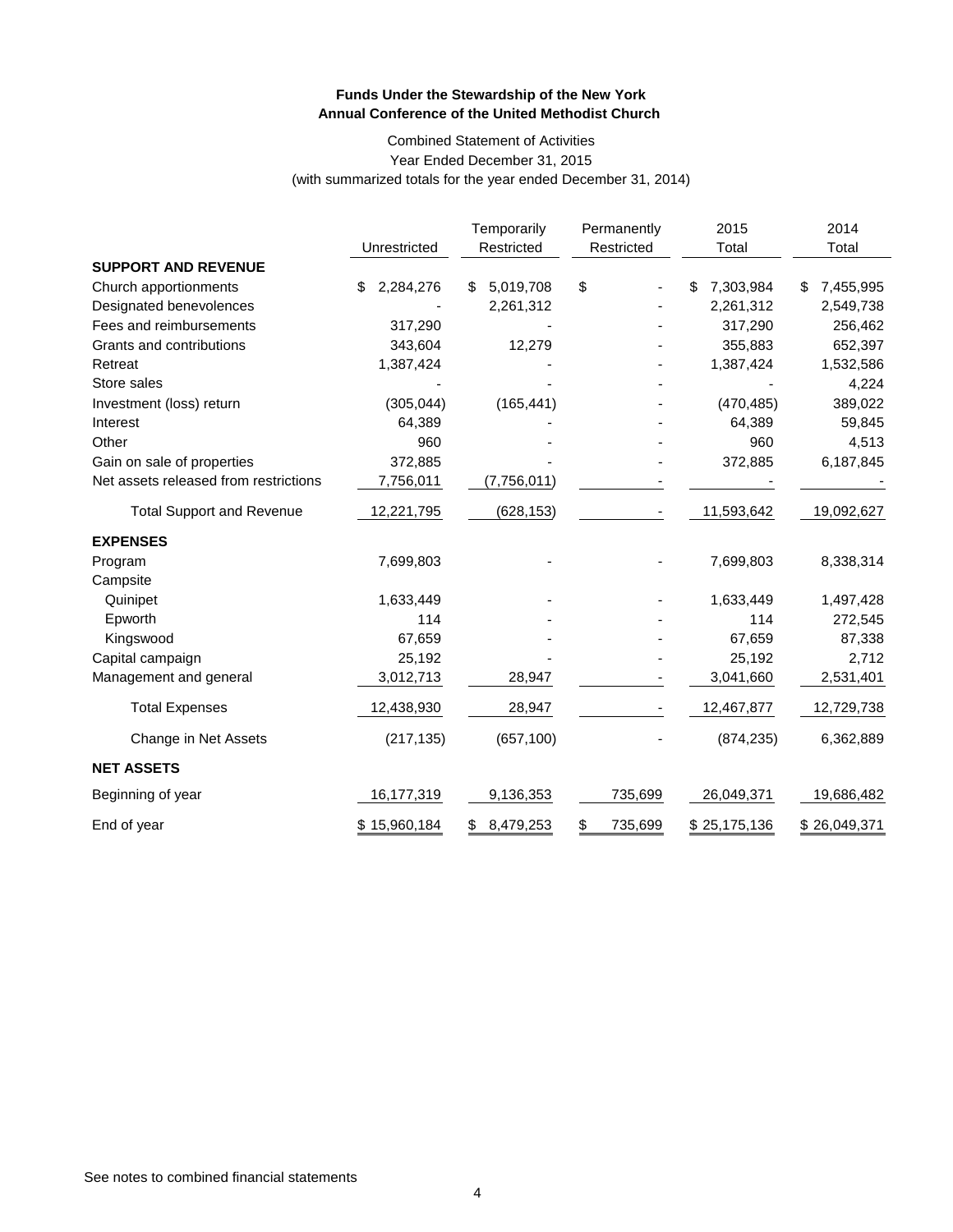Combined Statement of Cash Flows

Year Ended December 31, 2015

(with comparative amounts for the year ended December 31, 2014)

|                                                          | 2015 |             |    | 2014          |  |
|----------------------------------------------------------|------|-------------|----|---------------|--|
| <b>CASH FLOWS FROM OPERATING ACTIVITIES</b>              |      |             |    |               |  |
| Change in net assets                                     | \$   | (874, 235)  | S  | 6,362,889     |  |
| Adjustment to reconcile change in net assets to net cash |      |             |    |               |  |
| from operating activities                                |      |             |    |               |  |
| Realized and unrealized losses (gains) on investments    |      | 534,175     |    | (287, 566)    |  |
| Gain on sale of properties                               |      | (372, 885)  |    | (6, 187, 845) |  |
| Depreciation                                             |      | 372,551     |    | 273,620       |  |
| Amortization                                             |      |             |    | 22,270        |  |
| Provision for bad debts                                  |      | 491,894     |    | 128,262       |  |
| Net change in operating assets and liabilities           |      |             |    |               |  |
| Church apportionments receivable                         |      | 53,522      |    | 436,123       |  |
| Accounts receivable                                      |      | (539, 195)  |    | (17,686)      |  |
| Parish development loans receivable                      |      | 564,732     |    | 103,046       |  |
| Prepaid expenses and other assets                        |      | (123, 970)  |    | (280, 341)    |  |
| Church apportionments designated for future periods      |      | 8,986       |    | 25,666        |  |
| Accounts payable and accrued expenses                    |      | (163, 201)  |    | (125, 403)    |  |
| Deferred revenue                                         |      | 39,373      |    | (12, 307)     |  |
| Net Cash from Operating Activities                       |      | (8, 253)    |    | 440,728       |  |
| <b>CASH FLOWS FROM INVESTING ACTIVITIES</b>              |      |             |    |               |  |
| Proceeds from sale of investments                        |      | 761,212     |    | 533,251       |  |
| Purchase of investments                                  |      | (1,620,495) |    | (6,055,571)   |  |
| Proceeds from sale of property                           |      | 372,885     |    | 6,187,845     |  |
| Disposal of property and equipment                       |      |             |    | 626,075       |  |
| Property and equipment acquisitions                      |      | (610, 687)  |    | (790, 072)    |  |
| Net Cash from Investing Activities                       |      | (1,097,085) |    | 501,528       |  |
| <b>CASH FLOWS FROM FINANCING ACTIVITIES</b>              |      |             |    |               |  |
| Repayment of capital lease obligations                   |      | (28, 232)   |    | (9,464)       |  |
| Proceeds from loans payable                              |      | (11, 342)   |    | 703,200       |  |
| Repayment of loans payable                               |      | (75, 785)   |    | (72, 710)     |  |
| Mortgage principal payments                              |      |             |    | (1,066,202)   |  |
| Net Cash from Financing Activities                       |      | (115, 359)  |    | (445, 176)    |  |
| Net Change in Cash and Cash Equivalents                  |      | (1,220,697) |    | 497,080       |  |
| <b>CASH AND CASH EQUIVALENTS</b>                         |      |             |    |               |  |
| Beginning of year                                        |      | 4,289,206   |    | 3,792,126     |  |
| End of year                                              |      | 3,068,509   | \$ | 4,289,206     |  |
| SUPPLEMENTAL CASH FLOW INFORMATION                       |      |             |    |               |  |
| Interest paid                                            | \$   | 37,272      | \$ | 79,387        |  |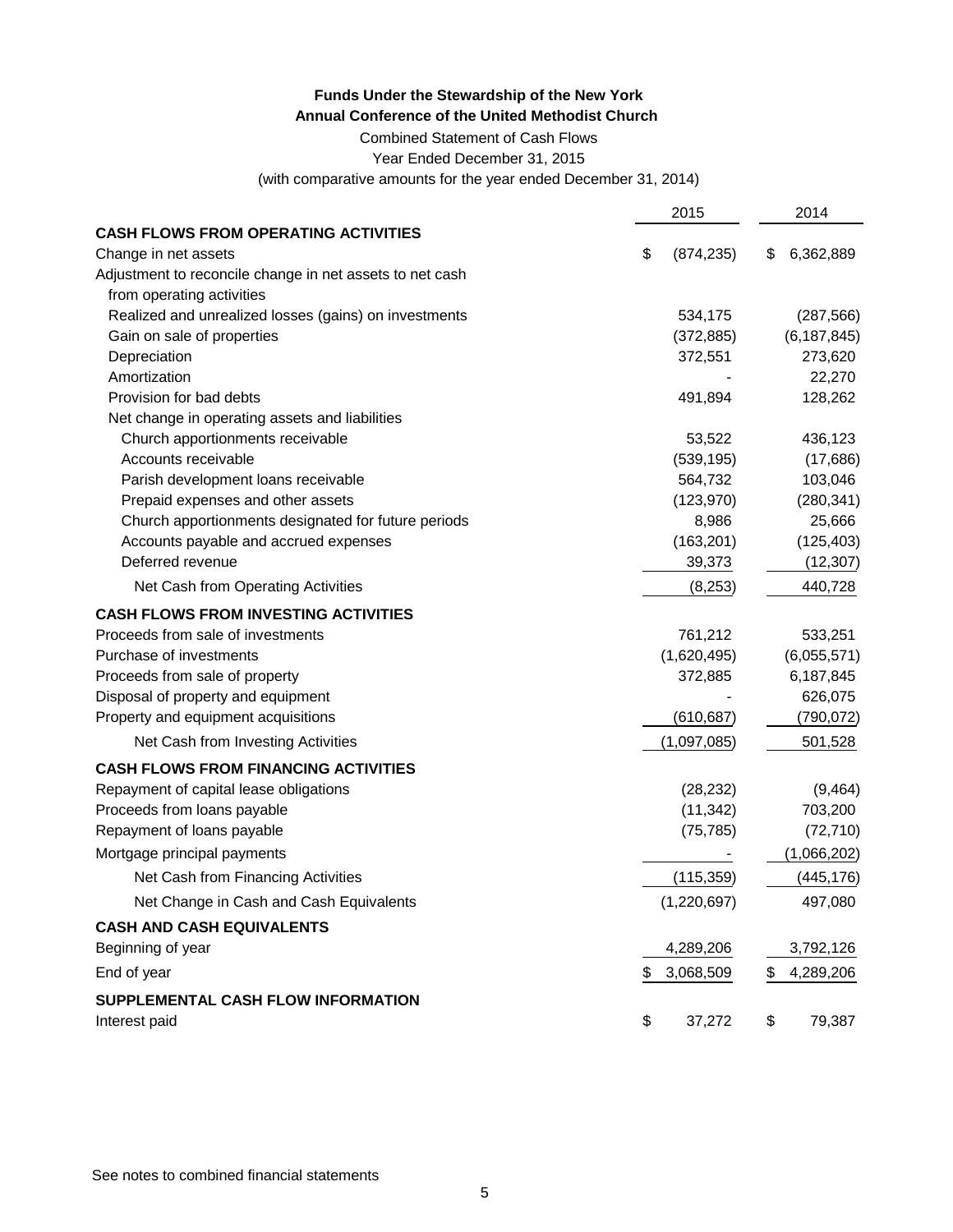#### Notes to Combined Financial Statements December 31, 2015

### **1. Organization**

The New York Annual Conference of the United Methodist Church ("NYAC") is one of fiftynine annual conferences of the United Methodist Church ("UMC") in the United States of America. Annual conferences provide regional administrative governance of and support for individual United Methodist churches that are members of the conference.

The NYAC includes all churches in the Metropolitan New York area, Long Island, the Hudson Valley, the lower Catskill Mountains and the western half of the State of Connecticut. The NYAC's Council on Finance and Administration ("CCFA") consists of representative clergy and lay staffs that are responsible for administering the financial affairs of the NYAC and includes only those funds under the stewardship of that body.

The CCFA derives substantially all of its support and revenue from the NYAC's local churches. Expenses consist primarily of clergy support, the NYAC apportionments to the General Council on Finance and Administration of the UMC ("GCFA") located in Nashville, Tennessee, support for religious and charitable programs, support for missions and church ministries, and management and financial administration of the NYAC.

CCFA administers the apportionment (revenue sharing) function among the local churches. CCFA also supports local churches by the collection and timely remittance of amounts invoiced for pension and health benefits. CCFA administers workers compensation insurance and provides services for other NYAC and UMC entities.

The Camping and Retreat Ministry of the NYAC is a program of the UMC established for the purpose of providing experiences which shape and expand the Christian commitment of persons of all ages, empowering them to live the truth of the Gospel in their daily lives. The Camping and Retreat Ministry operated two camps in New York State known as Quinipet and Kingswood. In 2014, the Camping and Retreat Ministry sold its Camp Epworth.

The Episcopal Office of the NYAC provides support to the resident Bishop. The Episcopal Office receives, prioritizes and prepares communications for the Bishop's attention and response, and maintains pastoral records used for assignment of clergy. Additionally, the Episcopal Office arranges and prepares for meetings and other gatherings that the Bishop leads or attends.

The Board of Trustees of the NYAC (the "Board of Trustees") receives, collects and holds in trust, for the benefit of the NYAC and its agencies, donations, bequests and devises of any kind or character, real or personal, that may be given, devised, bequeathed, or conveyed to the Board of Trustees or to the NYAC and its agencies for any benevolent, charitable, or religious purpose. The Board of Trustees administers the income therefrom, in accordance with the directions of the donor, trustor, or testator, and in the interest of the UMC, society, institution, or agency contemplated by such donor, trustor, or testator, under the direction of NYAC. In addition, the Board of Trustees is responsible for administering the legal, insurance and property matters of the NYAC.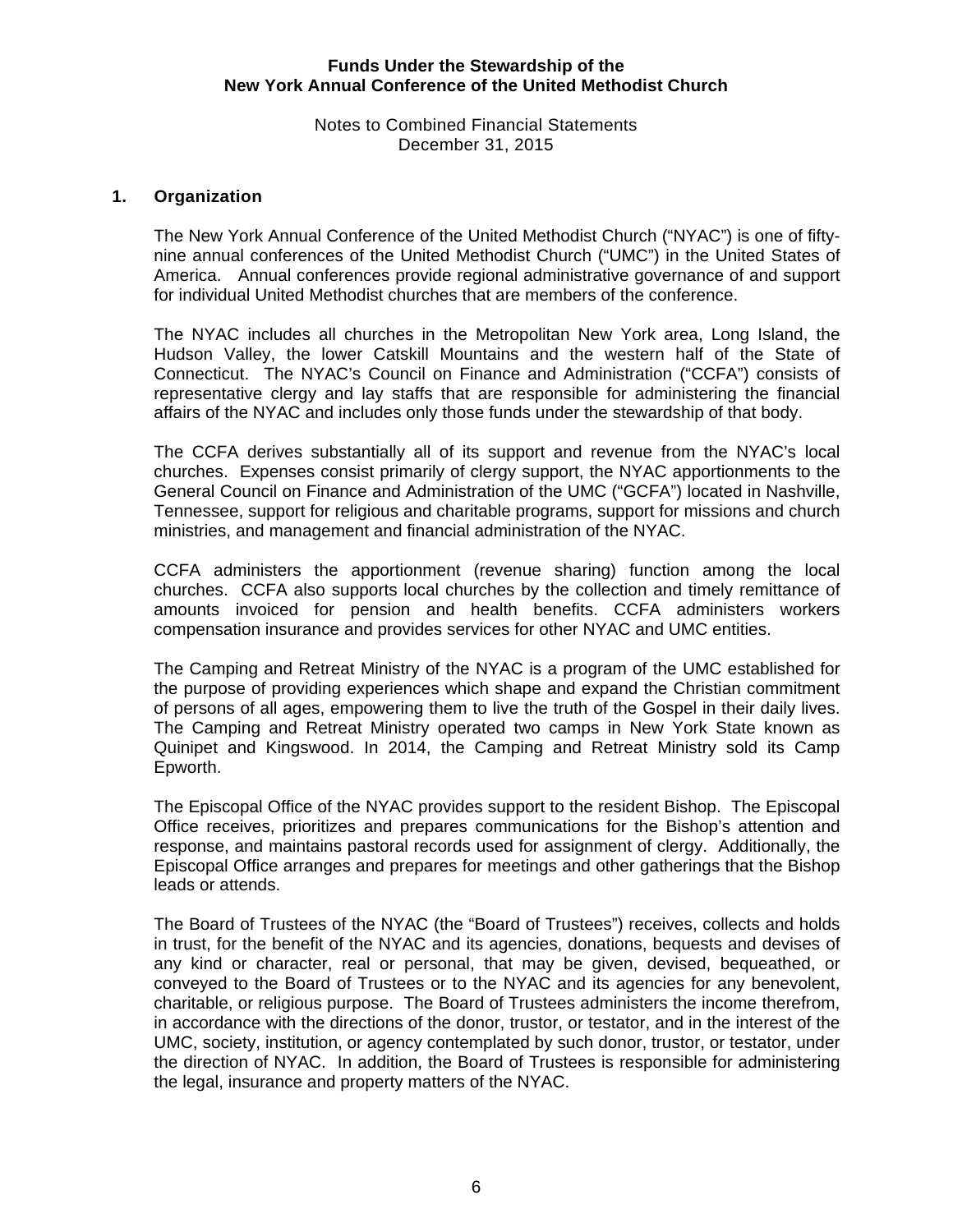Notes to Combined Financial Statements December 31, 2015

### **2. Summary of Significant Accounting Policies**

#### *Principles of Combination*

The combined financial statements of the Funds Under the Stewardship of the NYAC of the UMC includes the accounts of CCFA, the Board of Trustees, the Camping and Retreat Ministry and the Episcopal Office all of which are under common management. Intercompany transactions including administrative services such as finance, human resources and payroll and related receivables and payables have been eliminated.

#### *Use of Estimates*

The accompanying combined financial statements have been prepared in accordance with accounting principles generally accepted in the United States of America ("U.S. GAAP"), which requires management to make estimates and assumptions that affect the reported amounts of assets and liabilities, the disclosure of contingent assets and liabilities at the date of the combined financial statements and the reported amounts of revenue and expenses during the combined reporting period. Actual results could differ from those estimates.

#### *Financial Statement Presentation*

Net assets are classified based on the existence or absence of donor-imposed restrictions. Accordingly, net assets of the NYAC are reported as unrestricted, temporarily restricted and permanently restricted.

#### *Cash and Cash Equivalents*

For purposes of the combined statements of financial position and cash flows, the NYAC considers all highly liquid debt instruments with a maturity at time of purchase, of three months or less, to be cash equivalents.

#### *Allowance for Doubtful Accounts Receivable and Apportionments Receivable*

An allowance for doubtful accounts receivable is estimated based on a combination of writeoff history, aging analysis and any specific known troubled accounts. The allowance for doubtful accounts receivable approximated \$247,100 at December 31, 2015.

#### *Fair Value of Financial Instruments*

 The NYAC follows U.S. GAAP guidance on *Fair Value Measurements* which defines fair value and establishes a fair value hierarchy organized into three levels based upon the input assumptions used in pricing assets. Level 1 inputs have the highest reliability and are related to assets with unadjusted quoted prices in active markets. Level 2 inputs relate to assets with other than quoted prices in active markets which may include quoted prices for similar assets or liabilities or other inputs which can be corroborated by observable market data. Level 3 inputs are unobservable inputs and are used to the extent that observable inputs do not exist.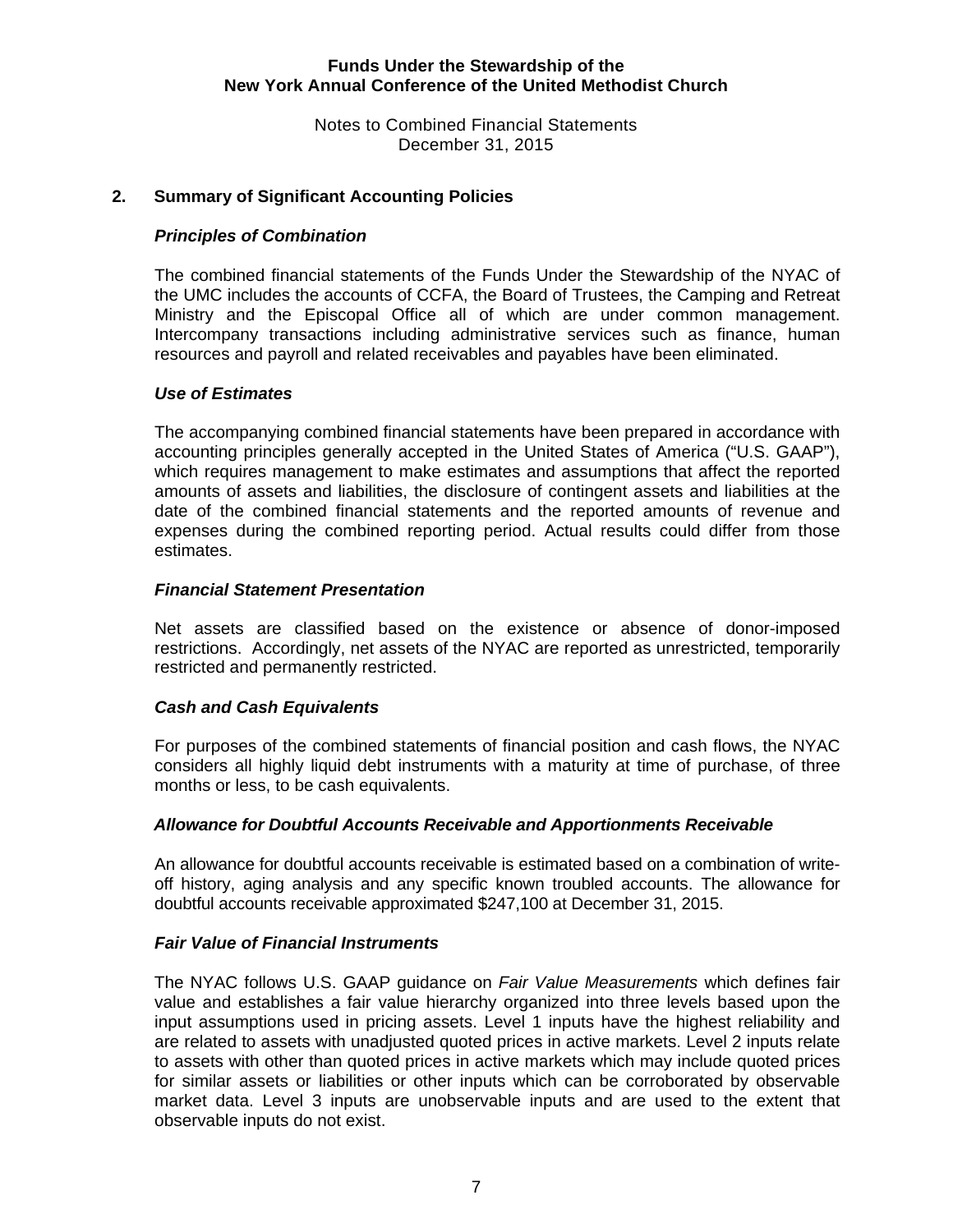Notes to Combined Financial Statements December 31, 2015

#### **2. Summary of Significant Accounting Policies** *(continued)*

#### *Investments Valuation*

Investments are carried at fair value.

#### *Investment Income Recognition*

Purchases and sales of securities are recorded on a trade-date basis. Interest income is recorded on the accrual basis. Realized and unrealized gains and losses are included in the determination of change in net assets.

## *Property and Equipment*

Property and equipment is stated at cost, less accumulated depreciation. Donated assets are capitalized at their fair value at the time of the donation. Maintenance, routine repairs and minor replacements are charged to operations as incurred, while those improvements which materially extend the lives of the assets are capitalized. Depreciation is recognized on assets or groups of like assets purchased together with a minimum value of \$2,500. Depreciation is calculated using the straight-line method with one half year being recognized in the year of purchase and in the last year. Such assets are depreciated over the estimated useful lives as follows:

| <b>Building</b>              | 50 years  |
|------------------------------|-----------|
| <b>Building improvements</b> | 15 years  |
| Furniture and equipment      | 3-7 years |
| Computer equipment           | 3 years   |

#### *Capitalized Costs*

The NYAC capitalizes certain costs incurred in connection with improvements of its conference center and camps located in New York. Upon completion of the project, these costs are reclassified as building improvements and are depreciated over their estimated useful life.

#### *Asset Retirement Obligations*

 The NYAC follows U.S. GAAP guidance on, *Accounting for Conditional Asset Retirement Obligations,* which requires recognition of a liability for legal obligations associated with the retirement of tangible long-lived assets when the timing and/or method of settlement of the obligation is conditional on a future event. This guidance requires that the fair value of a liability for a conditional asset retirement obligation be recognized in the period in which it occurred when a reasonable estimate of fair value can be made. The NYAC is not aware of the existence of any asset retirement obligations.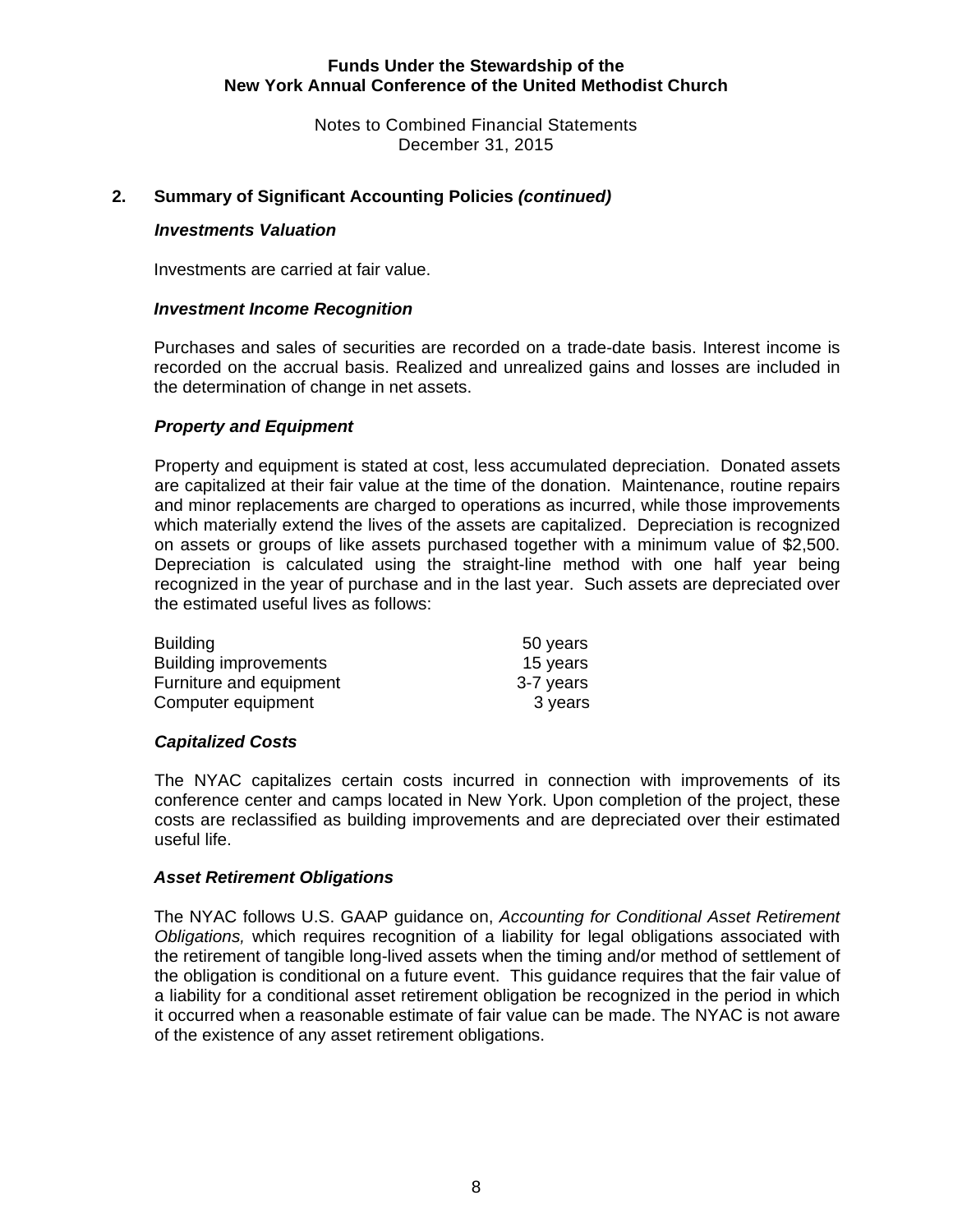Notes to Combined Financial Statements December 31, 2015

### **2. Summary of Significant Accounting Policies** *(continued)*

#### *Revenue Recognition*

The NYAC recognizes as revenue, all amounts received during the year from churches under apportionment and those amounts received through an annually determined date in January of the following year which are designated by the remitting churches for the prior year's apportionment. Amounts recognized as revenue, but received after December 31, are recorded as church apportionments receivable.

#### *Apportionments, Contributions and Benevolences*

Church apportionments, contributions and benevolences are recorded as temporarily restricted net assets and support and revenue if they are received with donor imposed stipulations that limit their use. Donor restrictions expire by either the passage of stipulated time or the accomplishment of the stated purpose. When a restriction expires, temporarily restricted net assets are reclassified to unrestricted net assets and reported in the combined statement of activities as net assets released from restrictions. Permanently restricted contributions are those funds whose use is limited by donor imposed restrictions that neither expire by the passage of time nor can be fulfilled or otherwise removed by actions of the NYAC.

#### *In-Kind Support*

A number of clergy and laity of the NYAC have contributed significant amounts of their time to the affairs of the NYAC, however, these services have not been reflected in the combined financial statements as they do not meet the U.S. GAAP criteria for recognition.

#### *Summarized Financial Information*

The combined statements of activities include prior year summarized comparative information in total which does not include sufficient detail to constitute a presentation in conformity with U.S. GAAP. Accordingly, such information should be read in conjunction with the combined financial statements for the year ended December 31, 2014 from which the summarized information was derived.

#### *Accounting for Uncertainty in Income Taxes*

The NYAC recognizes the effect of income tax positions only if those positions are more likely than not to be sustained. Management has determined that the NYAC had no uncertain tax positions that would require financial statement recognition or disclosure. The NYAC is no longer subject to examination by applicable taxing jurisdictions for periods prior to December 31, 2012.

#### *Subsequent Events Evaluation by Management*

Management has evaluated subsequent events for disclosure and/or recognition in the combined financial statements through the date that the combined financial statements were available to be issued, which date is June 23, 2016.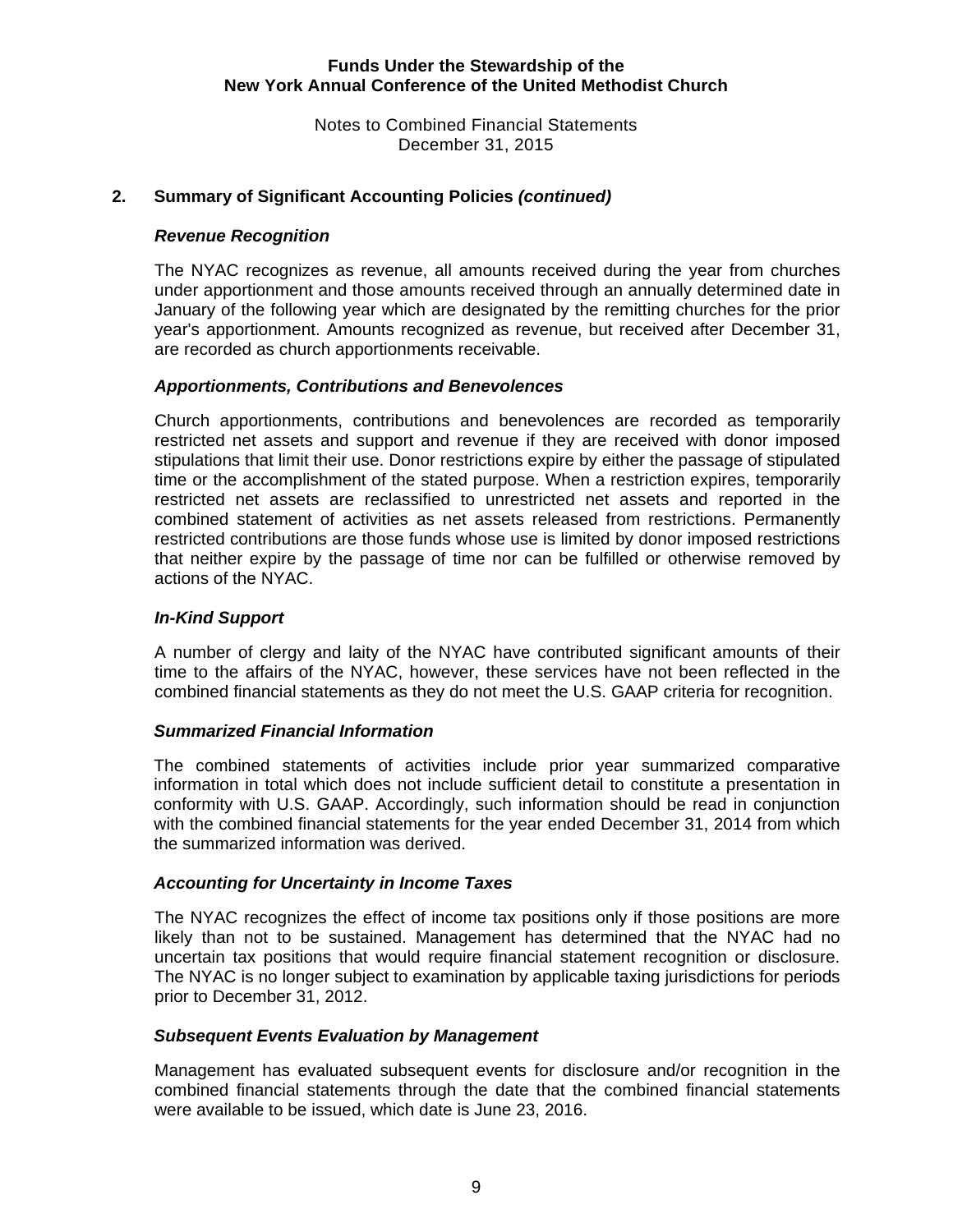Notes to Combined Financial Statements December 31, 2015

#### **3. Postretirement Health Benefits**

The NYAC is partnering with One Exchange to provide a choice of Medicare Supplement and Medicare Advantage health insurance plans for the NYAC's current and future eligible retirees who are already enrolled in Medicare. These plans are combined with an individual Health Reimbursement Account ("HRA") for each retiree and spouse, as applicable. NYAC will fund the HRA within the plan chosen by the retiree with a fixed amount (determined each year by the NYAC similar to the past service pension rate) with which the retiree may choose to pay healthcare premiums and other health-related expenses. The fixed amount for 2015 was \$2,700 per participant. The NYAC's expense for its retirees for 2015 was \$1,130,268.

U.S. GAAP requires that the accumulated post-retirement benefit obligation be recorded in the combined financial statements at the present value of the anticipated actuarial cost of health benefits for retirees. The General Board of Pension and Health Benefits of the UMC (the "General Board") obtained an actuarial valuation of the NYAC's retiree healthcare benefits as of December 31, 2014. The valuation of the accumulated post-retirement benefit obligation as of December 31, 2014, was \$23,664,610. This represents the portion of the expected post-retirement benefit obligation attributed to retirees past service.

NYAC did not obtain a valuation of its postretirement health benefits for the year ending December 31, 2015. By not obtaining a valuation for 2015, a liability cannot be determined, thus resulting in the inability to record such amount in the combined financial statements for the year ending December 31, 2015. The effect on the 2015 statement of activities has not been determined.

#### **4. Parish Development Loans Receivable**

The NYAC's Parish Development Commission provides unsecured financing to its member churches and NYAC entities for improvements and major repairs from a revolving loan fund. The loans are made at interest rates determined by the Parish Development Committee which range from 4% to 8%.

Loan principal and interest repayments are deposited back into the revolving loan fund to fund future loans and grants. The NYAC annually reviews the collectability of loans outstanding and adjusts the allowance for doubtful accounts accordingly. As of December 31, 2015, the allowance for doubtful accounts approximated \$336,000.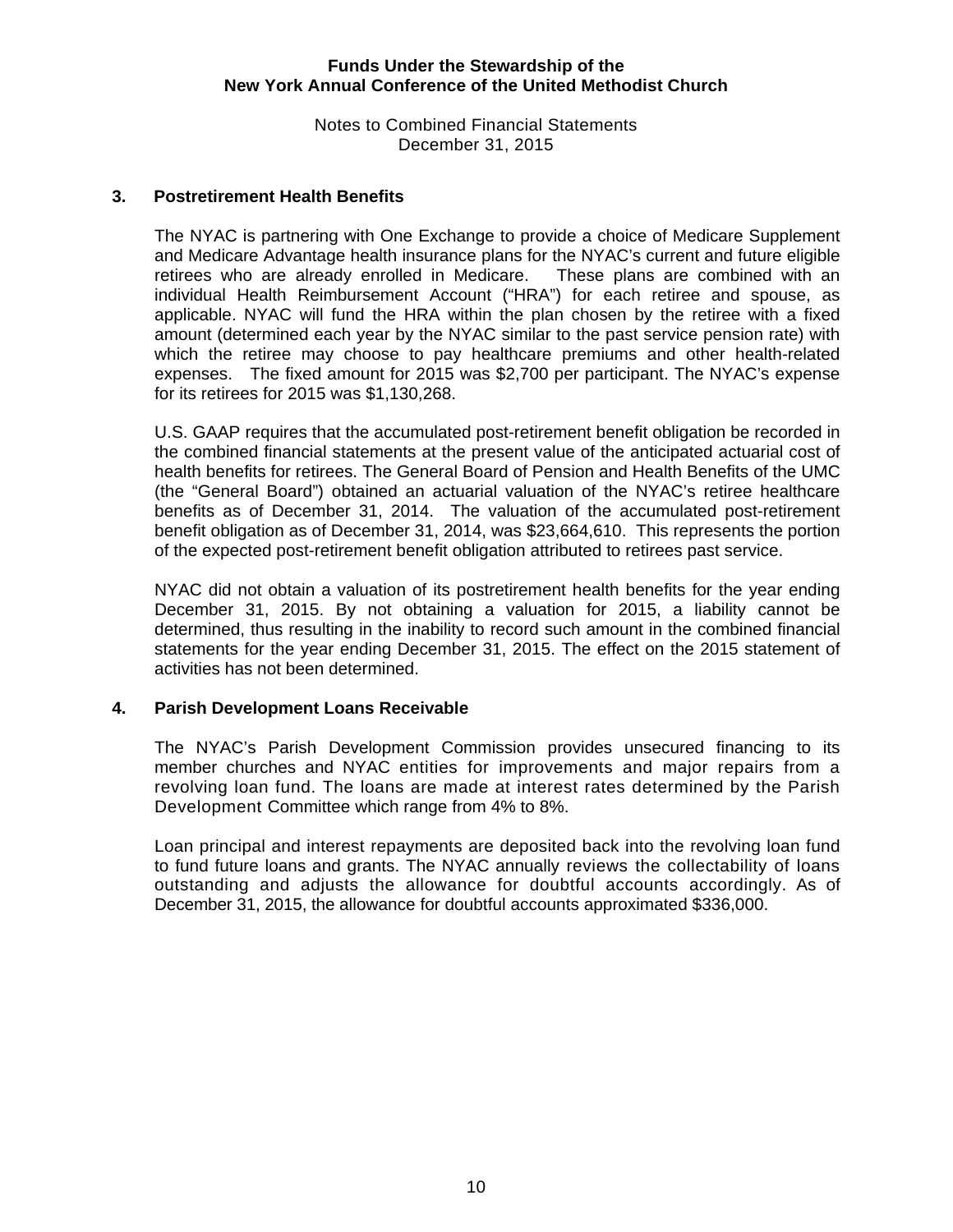Notes to Combined Financial Statements December 31, 2015

#### **5. Endowment, Investments and Investment Return**

#### *Interpretation of Law*

In 2010, New York State adopted the New York Prudent Management of Institutional Funds Act ("NYPMIFA"). Consistent with its interpretation of NYPMIFA, the NYAC classified as permanently restricted net assets (a) the original value of gifts donated to the permanent endowment, (b) the original value of subsequent gifts to the permanent endowment, and (c) accumulations to the permanent endowment made in accordance with the direction of the applicable donor gift instrument at the time the accumulation is added to the fund. The remaining portion of the donor restricted endowment fund that is not classified in permanently restricted net assets is classified as temporarily restricted net assets until those amounts are appropriated for expenditure by the NYAC in a manner consistent with the standard of prudence prescribed by NYPMIFA.

#### *Return Objectives and Risk Parameters*

The NYAC maintains various donor-restricted endowment funds and Board designated endowment funds whose purpose is to provide long term support for its programs and facilities. The NYAC has adopted investment and spending policies for endowment assets that attempt to provide a predictable stream of funding to program supported by its endowment, while attempting to maintain purchasing power of the endowment assets.

The NYAC utilizes a total return investment approach with its asset allocation diversified over multiple asset classes and sub classes. The overall investment objective of the endowment funds and Board designated endowment funds (collectively, the "Endowment") is to provide the greatest level of support for operating expenses and capital maintenance of the NYAC consistent with the preservation of purchasing power of the Endowment. To balance the current and future needs for operating and maintenance support, the NYAC seeks to maintain or enhance the real (inflation-adjusted) purchasing power of the Endowment, net of payments pursuant to the spending policy described below. This objective leads to a fixed income and equity-oriented investment strategy. The NYAC's investment performance objective is to attain, over a majority of market cycles, an annualized real total return, net of fees, of at least 5% per annum.

#### *Spending Rate Methods*

The NYAC's policy is to expend amounts from the Endowment to support current operations equal to five percent of the three-year quarterly average market value of investments held. The NYAC may use Board designated endowment funds for operating purposes with the approval of its Trustees.

If permanently restricted Endowment funds have experienced losses below the permanently restricted amount of such funds due to market fluctuations, U.S. GAAP requires that such excess losses be absorbed by the unrestricted net assets of the NYAC and that future gains be allocated to unrestricted net assets until such losses have been restored. The NYAC's donor restricted Endowment funds have not experienced any losses during 2015.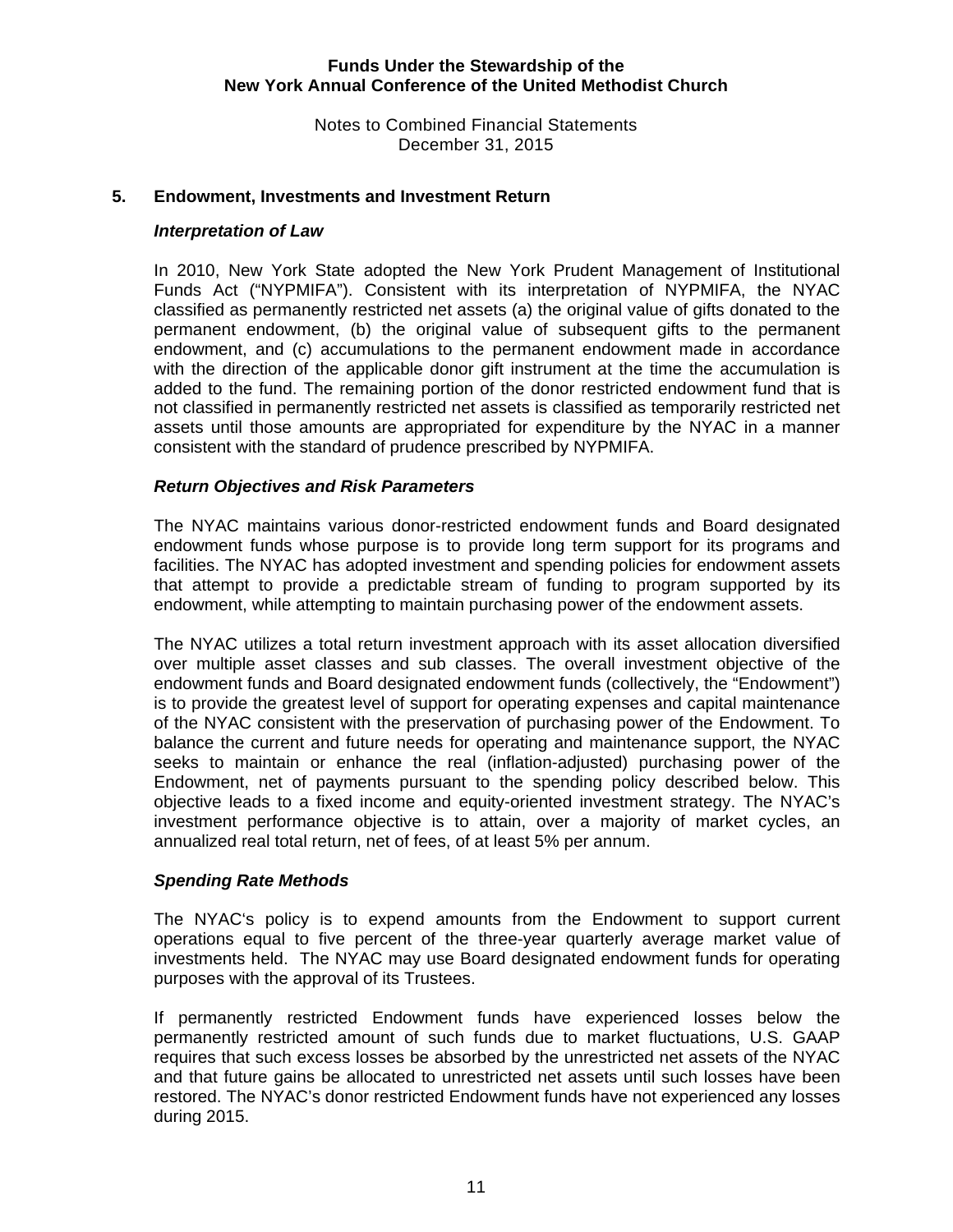Notes to Combined Financial Statements December 31, 2015

#### **5. Endowment, Investments and Investment Return** *(continued)*

The following is a reconciliation of the Endowment activity in investments:

|                             | Unrestricted    | Temporarily<br><b>Restricted</b> | Permanently<br><b>Restricted</b> | Total           |
|-----------------------------|-----------------|----------------------------------|----------------------------------|-----------------|
|                             |                 |                                  |                                  |                 |
| Balance, January 1, 2015    | \$<br>8,384,403 | \$7,248,812                      | \$<br>735,699                    | \$16,368,914    |
| Transfers in                | 1,434,578       | 14,924                           |                                  | 1,449,502       |
| Contributions               | 56,438          |                                  |                                  | 56,438          |
| Investment income, net      | 44,094          | 19,596                           |                                  | 63,690          |
| Capital depreciation        | (346, 355)      | (187, 820)                       |                                  | (534,175)       |
| Appropriations for programs | (674, 556)      | (35, 791)                        |                                  | (710, 347)      |
| Balance, December 31, 2015  | \$<br>8,898,602 | \$7,059,721                      | \$<br>735,699                    | \$16,694,022    |
| Comprised of the Following: |                 |                                  |                                  |                 |
| Donor restricted funds      | \$              | \$7,059,721                      | \$<br>735,699                    | 7,795,420<br>\$ |
| Board designated funds      | 8,898,602       |                                  |                                  | 8,898,602       |
|                             |                 |                                  |                                  | \$16,694,022    |

The following are major categories of investments measured and categorized by the fair value hierarchy at fair value at December 31, 2015:

|                                   |   | Level 1 | Level 2              | Total                |
|-----------------------------------|---|---------|----------------------|----------------------|
| Money market fund                 | S | 193,545 | S                    | 193,545<br>S         |
| Fixed Income fund                 |   |         | 1,642,847            | 1,642,847            |
| Equity fund                       |   |         | 201,382              | 201,382              |
| <b>Balanced fund</b><br>Bond fund |   |         | 4,848,301<br>719,707 | 4,848,301<br>719,707 |
| Mixed asset fund                  |   |         | 9,088,240            | 9,088,240            |
| Total Investments at              |   |         |                      |                      |
| <b>Fair Value</b>                 |   | 193,545 | \$16,500,477         | \$16,694,022         |

Investment (loss) return consists of the following for 2015:

| Interest and dividends             | \$113,655     |
|------------------------------------|---------------|
| Net realized and unrealized losses | (534, 175)    |
| Investment fees                    | (49, 965)     |
| Total Investment (Loss) Return     | \$ (470, 485) |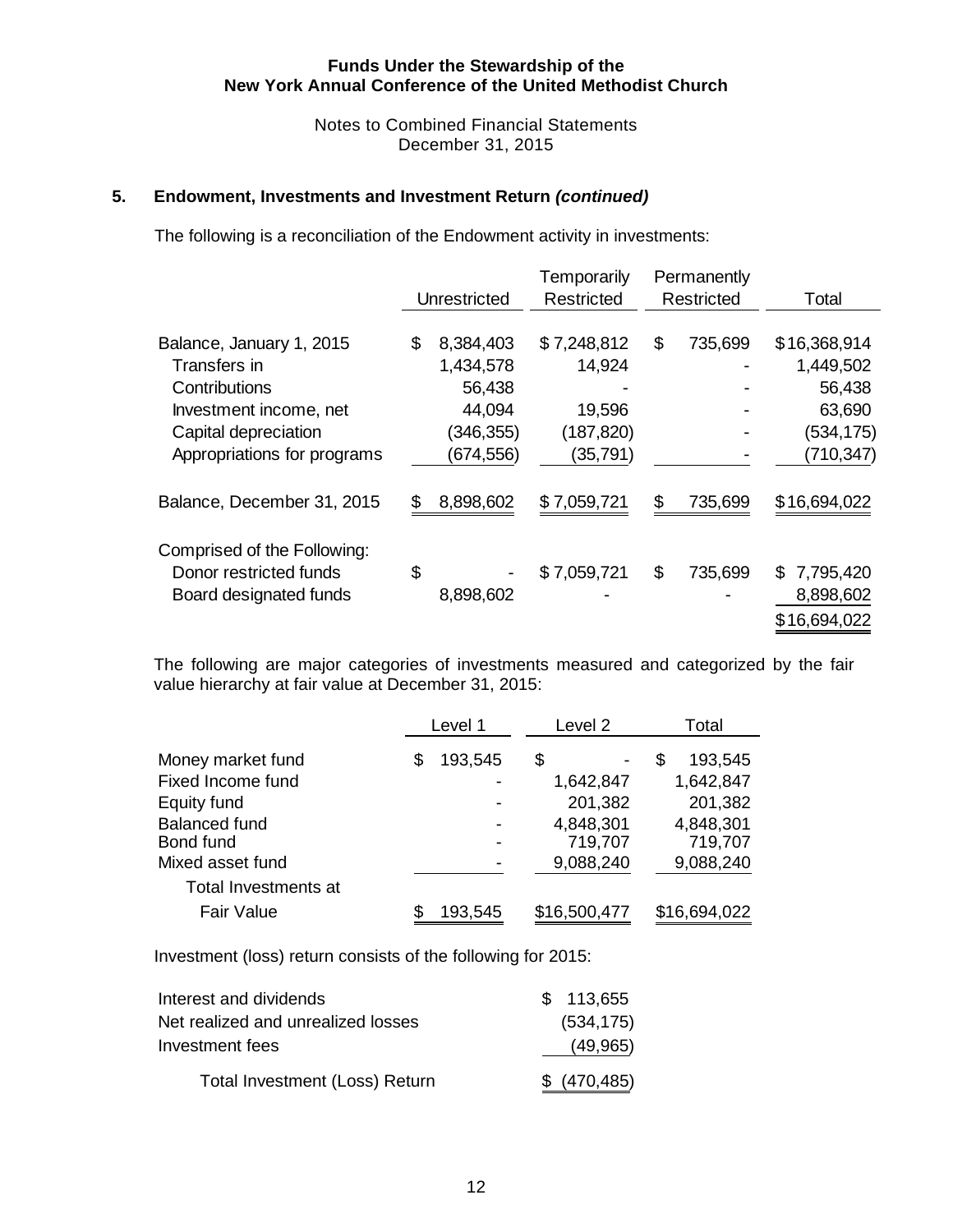Notes to Combined Financial Statements December 31, 2015

## **6. Property and Equipment**

Property and equipment consists of the following at December 31, 2015:

|                              | <b>CCFA</b>  | Board of<br>Trustees | Camping<br>Ministry | Episcopal<br>Office | Total         |
|------------------------------|--------------|----------------------|---------------------|---------------------|---------------|
| <b>Buildings</b>             | \$           | \$                   | 821,047<br>\$       | \$                  | 821,047<br>\$ |
| <b>Building improvements</b> |              |                      | 1,084,177           |                     | 1,084,177     |
| District parsonages          |              | 1,020,986            |                     |                     | 1,020,986     |
| Episcopal residence          |              | 379,940              |                     |                     | 379,940       |
| Conference center            |              | 4,058,858            |                     |                     | 4,058,858     |
| <b>Vehicles</b>              |              |                      | 212,058             |                     | 212,058       |
| Land improvements            |              |                      | 1,229,131           |                     | 1,229,131     |
| Camp property                |              | 110,458              |                     |                     | 110,458       |
| Furniture and equipment      | 70,901       |                      | 173,387             | 62,977              | 307,265       |
| Construction in progress     |              | 107,112              |                     |                     | 107,112       |
|                              | 70,901       | 5,677,354            | 3,519,800           | 62,977              | 9,331,032     |
| Accumulated depreciation     | (33,611)     | (2, 287, 482)        | (858,742)           | (56,334)            | (3,236,169)   |
|                              | 37,290<br>\$ | \$3,389,872          | \$2,661,058         | 6,643<br>S          | \$6,094,863   |

#### **7. Capital Lease Obligations**

The Camping Ministry has entered into agreements to lease two vehicles under capital leases. Payments remaining on the capital leases are due as follows for years ending December 31:

| 2016                              | \$12,108 |
|-----------------------------------|----------|
| 2017                              | 12,108   |
| 2018                              | 12,108   |
| 2019                              | 4,036    |
|                                   | 40,360   |
| Less amount representing interest | (2,598)  |
|                                   | \$37,762 |

## **8. Loan Payable – Conference Board of Pensions and Health Benefits**

In 2005 and 2006, the NYAC borrowed \$389,917 from the Conference Board of Pensions and Health Benefits Fund (an uncombined fund of the NYAC), to repay ministerial pension plan contributions in arrears at the time. The loan has no specific repayment terms, and the NYAC has not adopted a plan or designated specific funds to repay the loan which remains outstanding as of December 31, 2015 in the amount of \$339,917.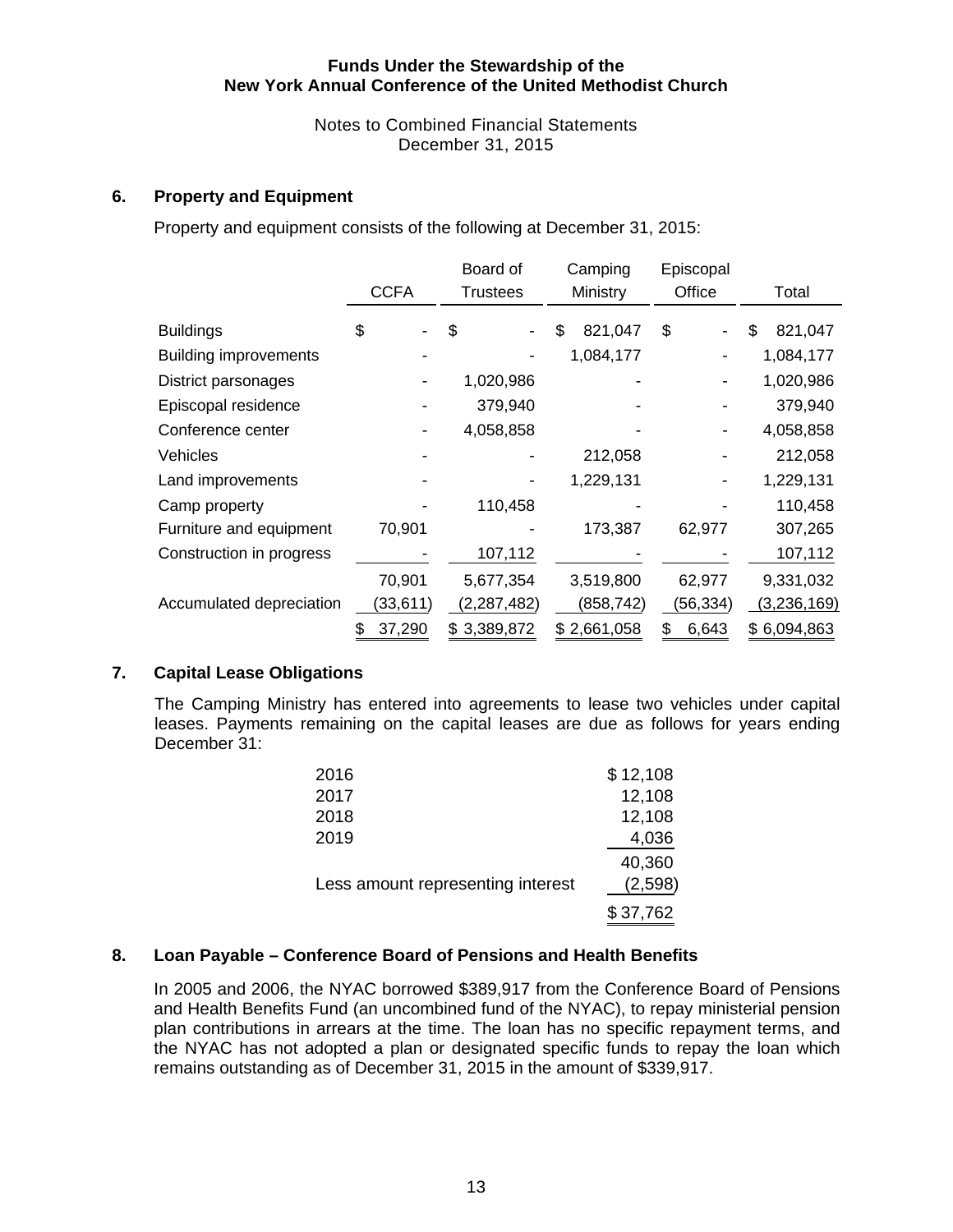Notes to Combined Financial Statements December 31, 2015

#### **9. Loan Payable – United Methodist Development Fund**

In 2001, the Board of Trustees borrowed \$1,000,000 from the United Methodist Development Fund towards the purchase and renovation of the conference center located in White Plains, New York. This loan is secured by the NYAC's real property. In July 2012, the NYAC renegotiated the terms of this loan reducing the interest rate from 8% to 4.75%. The loan requires monthly payments of principal and interest of \$7,200 through the loan's maturity in January 2021. Interest expense amounted to \$20,613 for 2015. Aggregate maturities of this obligation at December 31, 2015 are due as follows:

| Year         | Amount |                  |  |
|--------------|--------|------------------|--|
| 2016<br>2017 | \$     | 69,236<br>72,597 |  |
| 2018         |        | 76,121           |  |
| 2019<br>2020 |        | 79,817<br>83,692 |  |
| Thereafter   |        | 16,469           |  |
|              |        | 397,932          |  |

#### **10. Loan Payable – U.S. Small Business Administration**

In December 12, 2013, the Camping Ministries obtained a loan from the U.S. Small Business Administration in the amount \$703,200 to repair/replace disaster damaged land improvements. There were no advances on this loan until 2015. The loan is secured by the Quinipet camp real property. The loan provides for principal and interest at 3% beginning in December 2014 through the loan's maturity in December 2044. Interest expense for 2015 amounted to \$25,930.

Aggregate maturities of this obligation at December 31, 2015 are due as follows:

| Year       | Amount |         |  |
|------------|--------|---------|--|
|            |        |         |  |
| 2016       | \$     | 16,326  |  |
| 2017       |        | 16,823  |  |
| 2018       |        | 17,334  |  |
| 2019       |        | 17,862  |  |
| 2020       |        | 18,406  |  |
| Thereafter |        | 605,107 |  |
|            |        | 691,858 |  |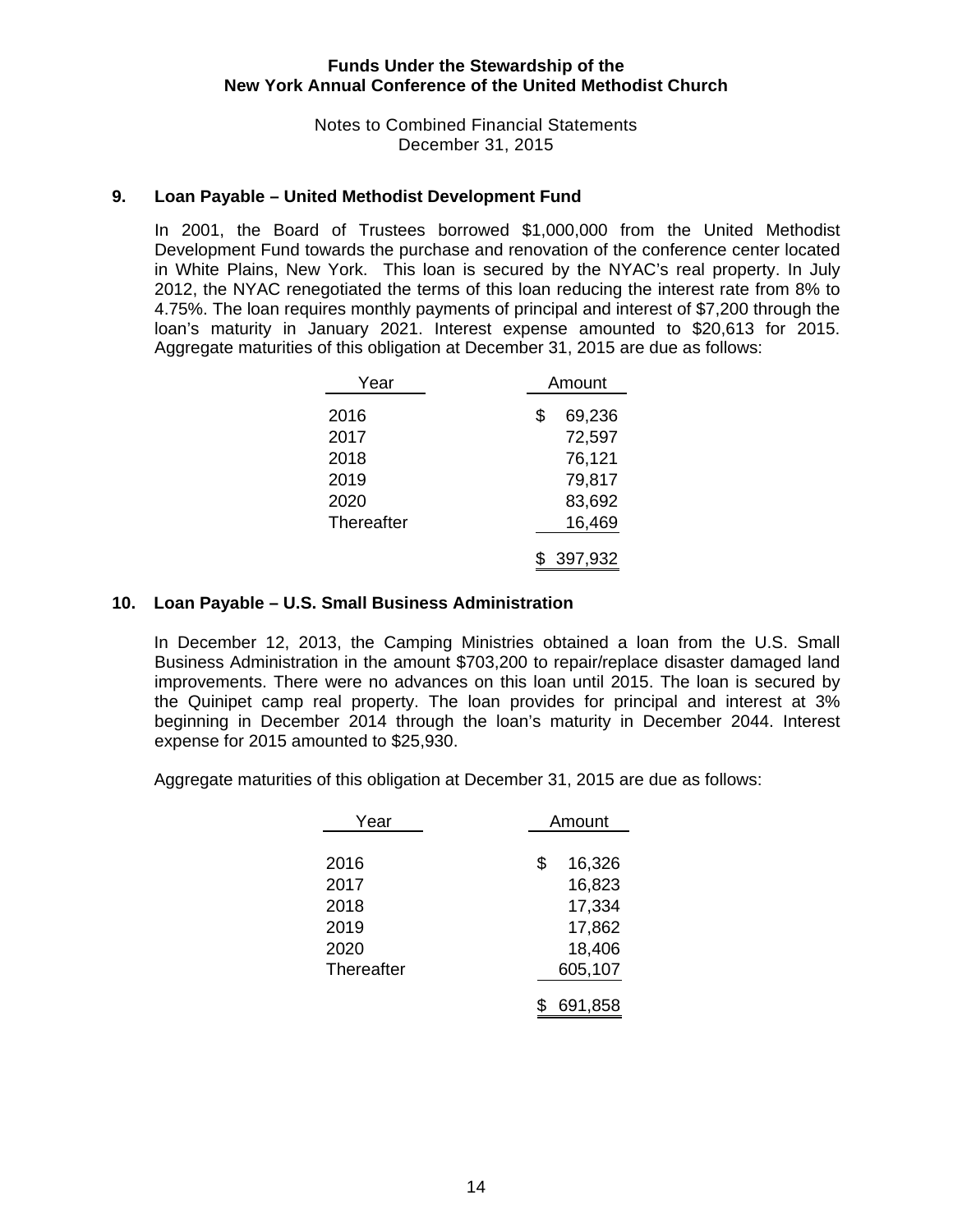Notes to Combined Financial Statements December 31, 2015

#### **11. Custodial Funds**

Custodial funds of \$32,240 represent funds transferred to the NYAC from churches that have closed in order to pay for expenses and fees on their behalf subsequent to their closing. These funds are valued using Level 1 inputs for the year ended December 31, 2015.

#### **12. Retirement Plans**

The NYAC participates in a multiemployer defined benefit pension plan administered by the General Board that covers substantially all UMC clergy. There are three plans under these multiemployer plans which are 1) Clergy Retirement Security Program ("CRSP"), 2) the Ministerial Pension Plan ("MPP Annuities") and 3) the Pre-1982 Plan. This multiemployer plan is a non-electing church plan under the Internal Revenue Code Sections 414 (e) and 410 (d) and as such is exempt from the minimum funding requirements of ERISA, the Pension Protection Act of 2006, and Internal Revenue Code Sections 412 and 430 through 436. Accordingly, no funding improvement plan or zoning funding requirements apply.

#### **Pre-1982 Plan**

The Pre-1982 Plan covers service prior to 1982. The Pre-1982 Plan provisions specify that the specific benefit levels of the plan are determined by participating plan sponsors at their annual meeting. The NYAC adopted the following benefit levels for 2015:

| Past service rate               | -580 |
|---------------------------------|------|
| Contingent annuitant percentage | 70%  |

As of January 1, 2015, the valuation date, the Pre-1982 Plan had a funded status of 103%. No expense was recognized in 2015, as all amounts were paid by NYAC member churches.

#### **MPP Annuities**

The MPP Annuities cover service from 1982 through 2006. As of January 1, 2015, the valuation date, the MPP Annuities plan had a funded status of 110.8%. Expense for 2015 amounted to \$0.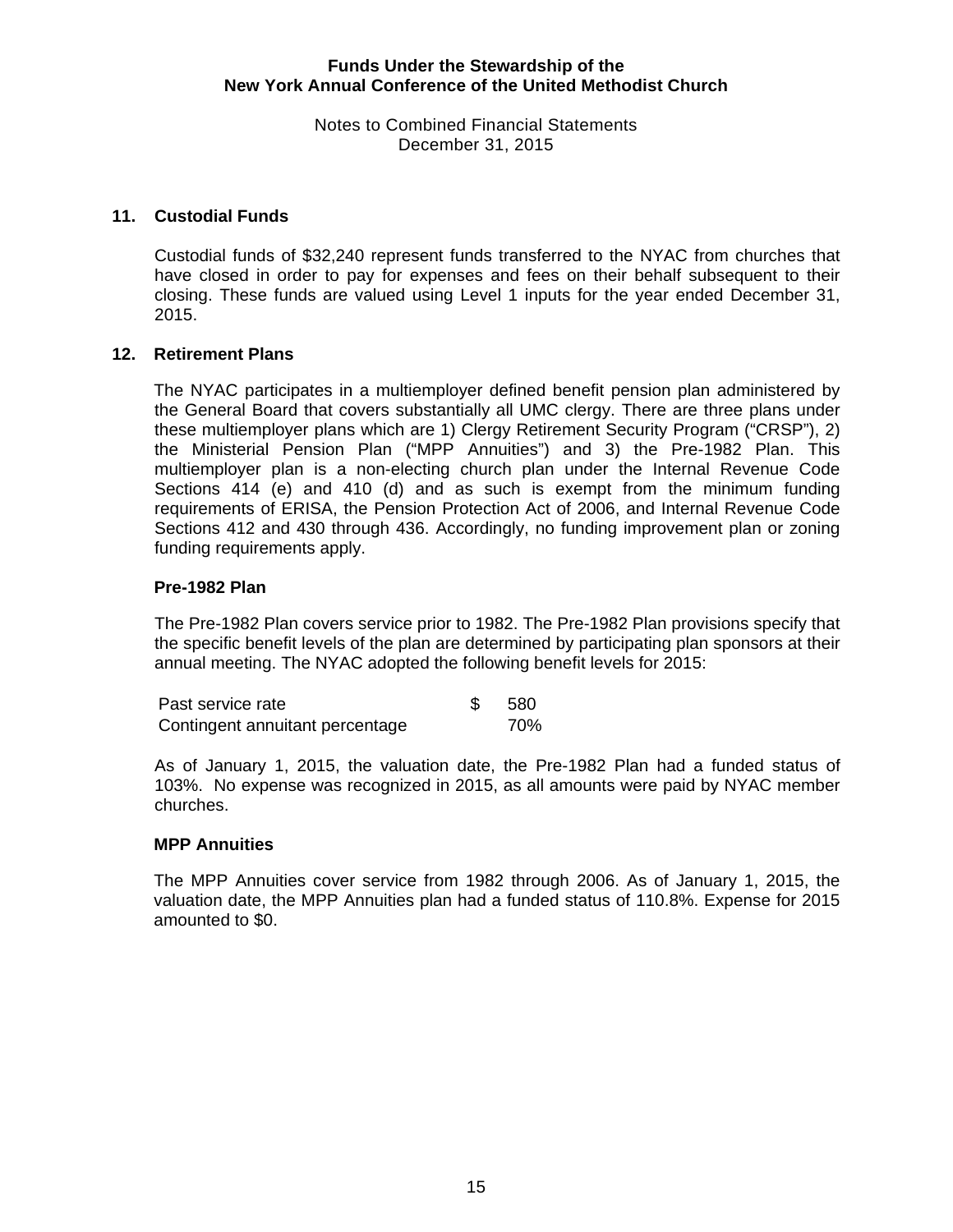Notes to Combined Financial Statements December 31, 2015

#### **12. Retirement Plans** *(continued)*

#### **CRSP**

The CRSP plan covers service on or after January 1, 2007. The plan has both defined benefit and defined contribution components. As of January 1, 2015, the valuation date, the CRSP plan had a funded status of 111%. Expense for 2015 amounted to \$130,308.

#### **United Methodist Personal Investment Plan ("UMPIP")**

Lay-staff retirement benefits are covered under UMPIP, a 403(b) defined contribution plan. Participation in UMPIP requires each eligible employee to contribute 3% or more of wages to receive a 12% of salary contribution by the NYAC. Expense for 2015 amounted to \$105,195.

#### **13. Medical and Health Plan**

The NYAC provides health benefits under a multi-employer plan, HealthFlex, administered by the General Board. HealthFlex provides medical and health benefits for eligible clergy and eligible lay-staff employed by the NYAC.

The cost of participating in HealthFlex is based on a uniform rate determined annually by the NYAC. The NYAC's expense for its clergy and staff in HealthFlex for 2015 was \$327,928.

#### **14. Support Services**

CCFA provides payroll processing and administrative services on a reimbursement basis to the Camping Ministry, the Episcopal Office, the Board of Trustees and the United Methodist Frontier Foundation (the "Frontier Foundation") (an uncombined entity).

#### **15. Pension and Health Benefits Deposit Accounts**

In accordance with a resolution of the NYAC, the Conference Board of Pensions and Health Benefits maintains six accounts with the General Board on behalf of the NYAC for the purpose of funding pension liabilities and health benefits. As of December 31, 2015, the deposit account held \$4,836, the Integrity in Pensions account held \$1,178,044, the Health Benefits Reserve account held \$18,460,466, the Pre-82 pension account held \$25,127,693, the General account held \$274,822 and the Retiree HRA Funding account held \$177,402.

The NYAC pension and health benefits remittances made to these accounts are recorded as accounts receivable by NYAC. These accounts are held at Wespath, the investment division of the General Board, and may be drawn down only upon the approval of the Conference Board of Pension and Health Benefits to fund NYAC benefit obligations.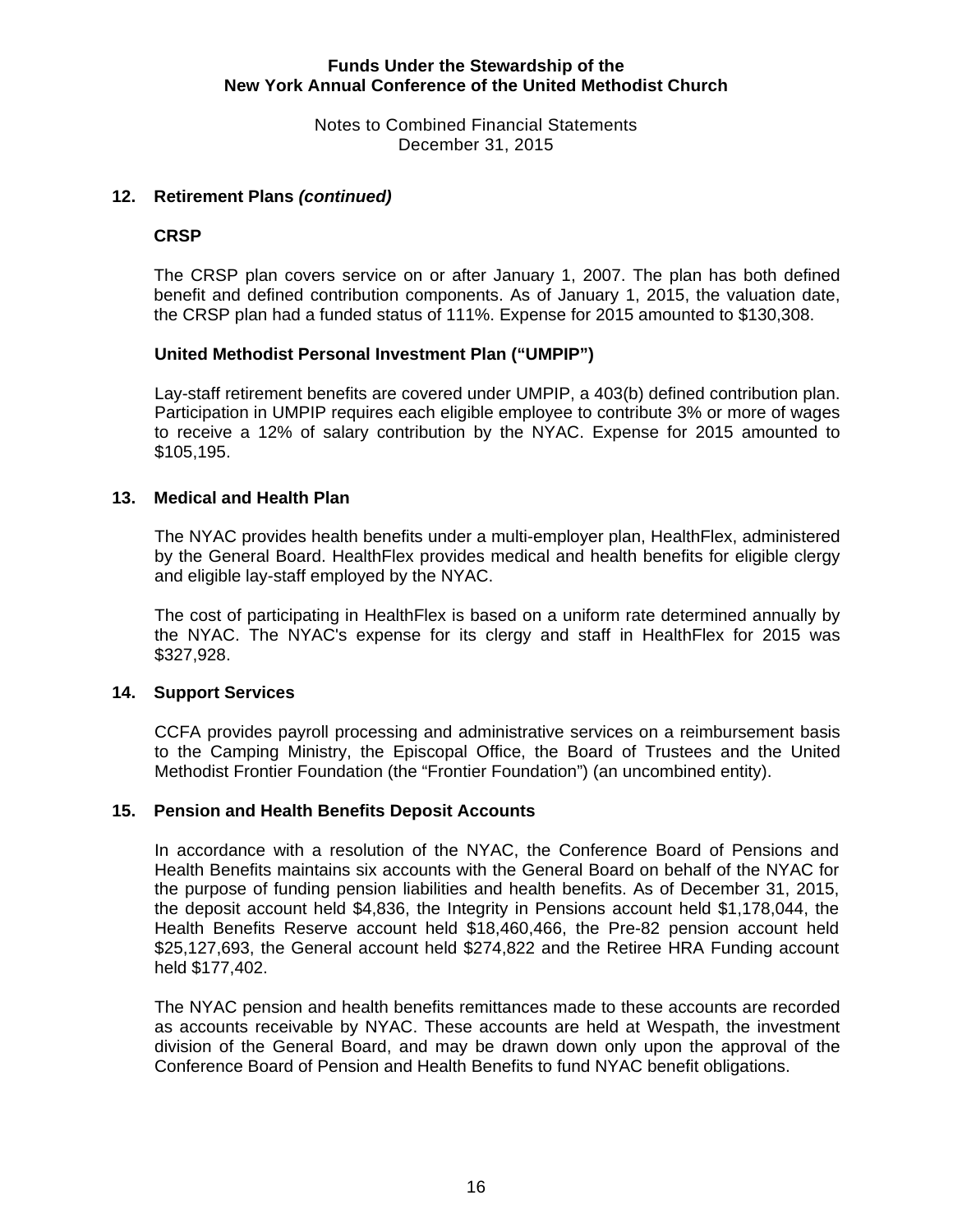Notes to Combined Financial Statements December 31, 2015

#### **16. Restrictions and Limitations on Net Assets**

Certain net assets of the NYAC are restricted based upon donor stipulations. Such restricted net assets are deemed "released from restriction" when the NYAC expends funds in accordance with the donor's stipulated purpose. Restricted funds to be held in perpetuity by donor instruction are classified as permanently restricted net assets. The table below presents the net assets released from restrictions and the components of restricted net assets at December 31, 2015:

|                                                    | <b>Net Assets</b><br><b>Released From</b><br>Restriction | Temporarily<br>Restricted<br>Net Assets at | Permanently<br>Restricted<br>Net Assets at<br>December 31, 2015 |  |  |
|----------------------------------------------------|----------------------------------------------------------|--------------------------------------------|-----------------------------------------------------------------|--|--|
| <b>Fund Description</b>                            | in 2015                                                  | December 31, 2015                          |                                                                 |  |  |
| <b>Special Funds</b>                               |                                                          |                                            |                                                                 |  |  |
| <b>Bosley Memorial Fund</b>                        | \$                                                       | \$<br>576                                  | \$                                                              |  |  |
| Groveville Cemetery Fund<br>Norwalk Parsonage Fund |                                                          | 3,548<br>438,270                           |                                                                 |  |  |
| Young Clergy DAP Fund                              | 12,000                                                   | 194,503                                    |                                                                 |  |  |
| Parish Development Loan Fund                       |                                                          | 547,360                                    |                                                                 |  |  |
| <b>Permanent Endownment</b>                        |                                                          | 8,075                                      | 8,750                                                           |  |  |
|                                                    | 12,000                                                   | 1,192,332                                  | 8,750                                                           |  |  |
| <b>Trust Funds</b>                                 |                                                          |                                            |                                                                 |  |  |
| Aldersgate Church Fund                             | 1,970                                                    | 87,970                                     | 87,673                                                          |  |  |
| <b>Collard Fund</b>                                | 478                                                      | 18,491                                     | 5,000                                                           |  |  |
| Denver Fund                                        | 13,951                                                   | 415,862                                    | 505,000                                                         |  |  |
| Dier Trust Fund                                    |                                                          | 3,770,422                                  |                                                                 |  |  |
| <b>Hess Craryville</b>                             | 60                                                       | 446                                        | 2,500                                                           |  |  |
| <b>Hess Five Points</b>                            | 36                                                       | 264                                        | 1,500                                                           |  |  |
| <b>Hess Fund for National Division</b>             | 455                                                      | 4,004                                      | 18,341                                                          |  |  |
| Hess Fund for World Division                       | 206                                                      | 959                                        | 9,170                                                           |  |  |
| <b>Hess Methodist Hospital</b>                     | 147                                                      | 1,260                                      | 6,000                                                           |  |  |
| Jeffersonville Fund                                | 62                                                       | 2,089                                      | 1,000                                                           |  |  |
| Shauman Fund                                       | 1,000                                                    | 29,928                                     | 3,504                                                           |  |  |
| South Norwalk                                      |                                                          | 1,094,086                                  |                                                                 |  |  |
| <b>Williams Fund</b>                               | 1,708                                                    | 114,457                                    | 20,000                                                          |  |  |
|                                                    | 20,073                                                   | 5,540,238                                  | 659,688                                                         |  |  |
| <b>General Camping Programs</b>                    | 2,253                                                    | 108,286                                    | 60,726                                                          |  |  |
| <b>Epworth Camp Programs</b>                       |                                                          | 6,441                                      |                                                                 |  |  |
| Quinipet Camp Program                              | 336                                                      | 6,943                                      | 6,535                                                           |  |  |
|                                                    | 2,589                                                    | 121,670                                    | 67,261                                                          |  |  |
| <b>Conference Programs</b>                         | 7,721,349                                                | 1,625,013                                  |                                                                 |  |  |
|                                                    | 7,756,011<br>\$                                          | 8,479,253<br>\$                            | \$<br>735,699                                                   |  |  |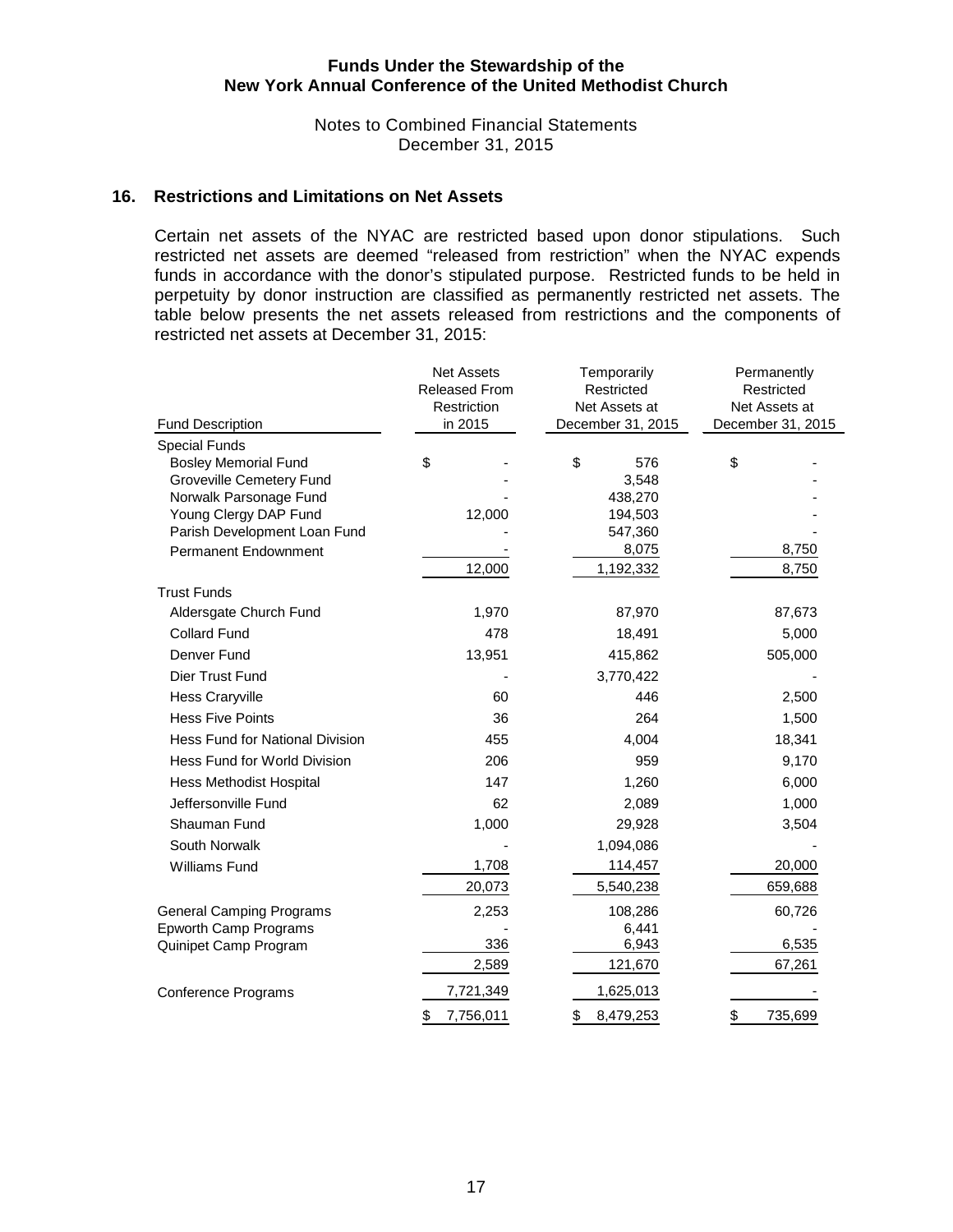Notes to Combined Financial Statements December 31, 2015

#### **17. Concentrations of Credit Risk**

Financial instruments, which potentially subject the NYAC to concentrations of credit risk consist primarily of cash and cash equivalents and receivables. At times, the NYAC maintains balances with banking institutions that exceed the Federal Deposit Insurance Corporation's insurable limit. The NYAC's receivables are primarily from its member churches. The NYAC believes that no significant concentrations of credit risk exist with respect to its cash and cash equivalents and receivables.

#### **18. Operating Lease Commitments**

The NYAC leases office equipment, telecommunications equipment and software under various commercial operating leases with equipment suppliers or commercial leasing companies. Rent expense for 2015 was \$62,836. Aggregate minimum annual rental payments at December 31, 2015 for the years ending December 31, are payable as follows:

| 2016 | \$. | 85,703  |
|------|-----|---------|
| 2017 |     | 42,233  |
| 2018 |     | 26,230  |
| 2019 |     | 13,115  |
|      |     | 167,281 |
|      |     |         |

#### **19. Contingencies**

The NYAC is involved in litigation arising in the normal course of business. Management estimates that the ultimate resolution of these matters will not be material to the NYAC's financial position.

\* \* \* \* \*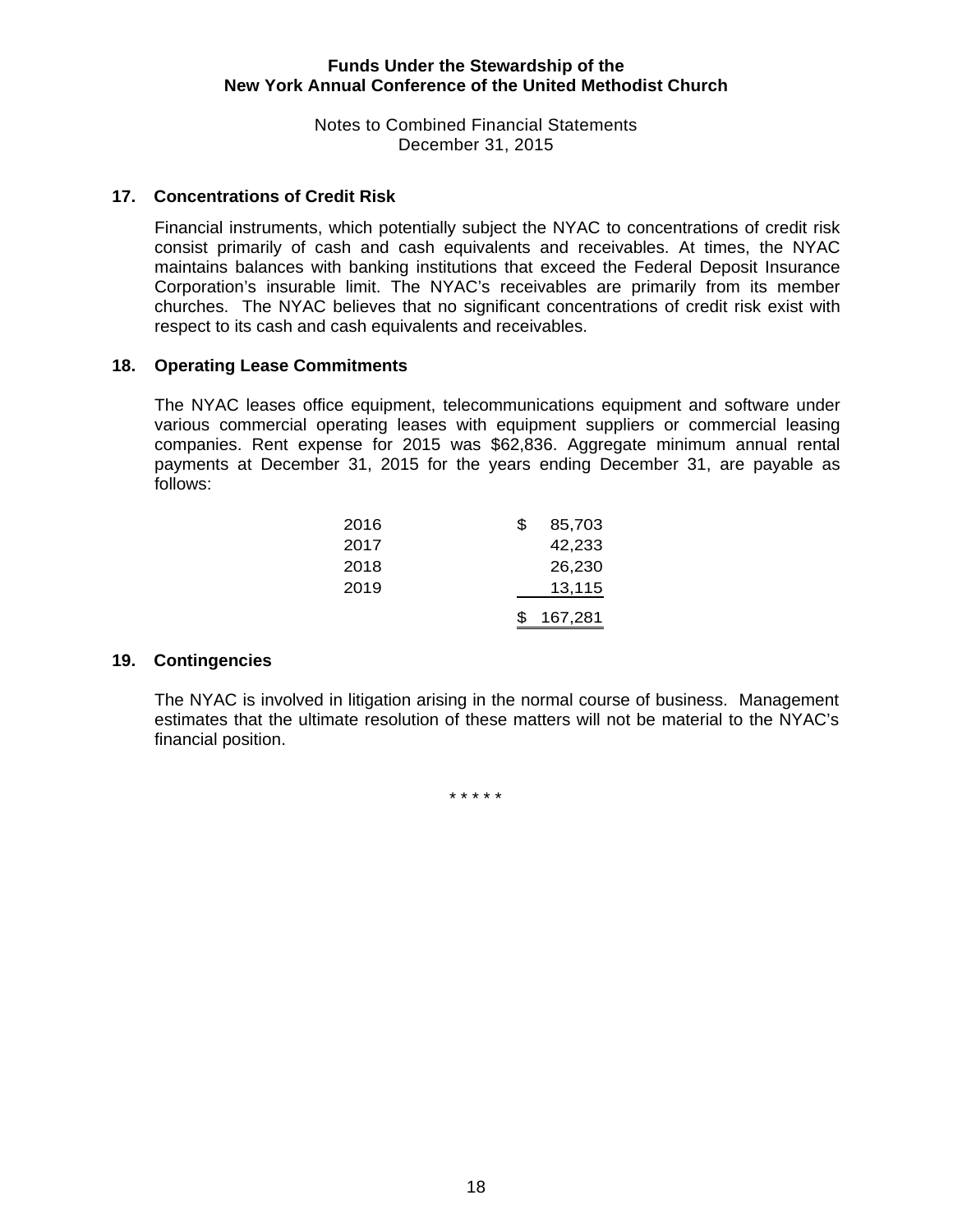Supplemental Information

December 31, 2015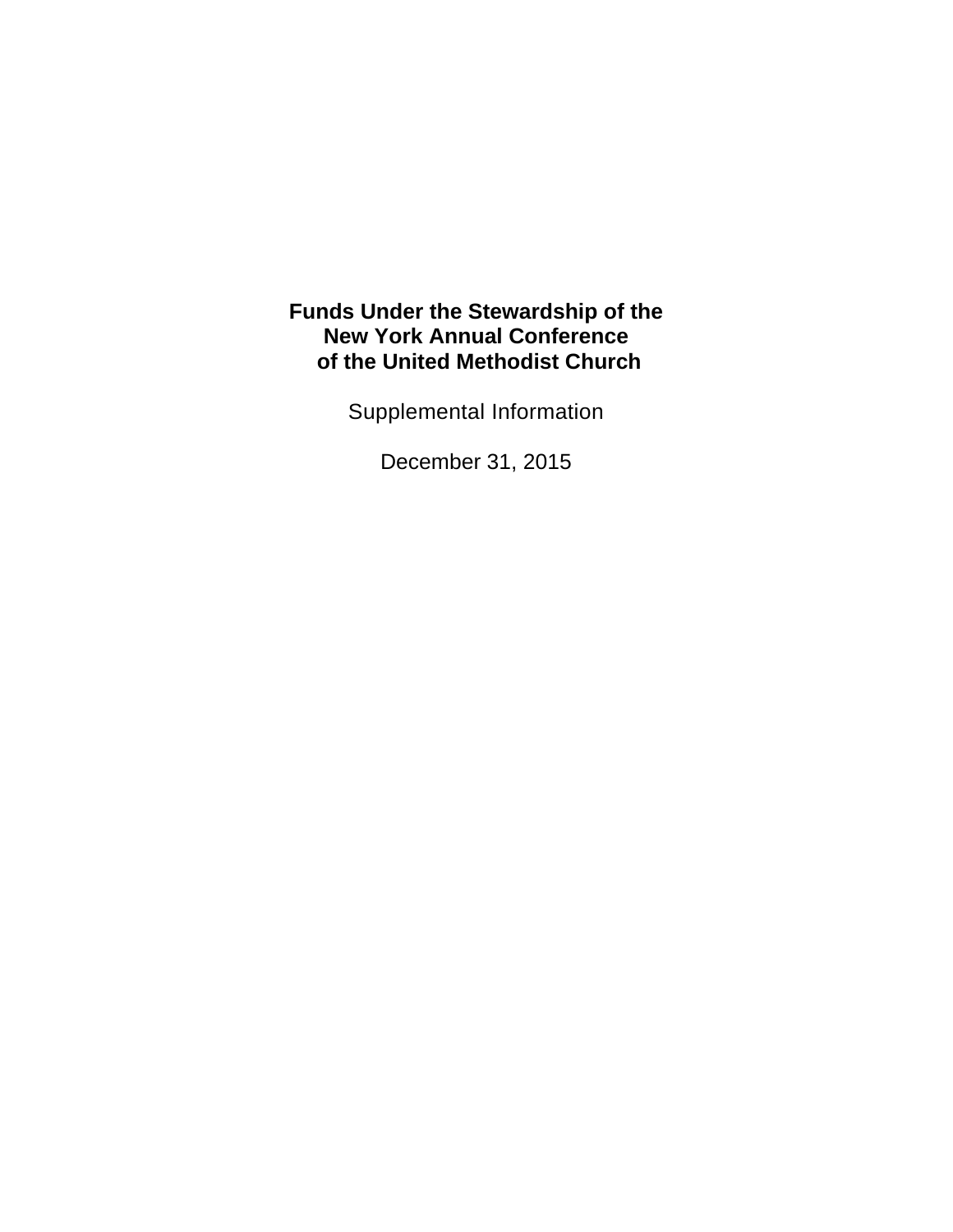Combining Schedule of Financial Position December 31, 2015 (with comparative amounts at December 31, 2014)

|                                                       | <b>CCFA</b>  | Board of<br><b>Trustees</b> | Camping<br>Ministry | Episcopal<br>Office | Sub-Total       | Eliminating<br>Entries<br>Debit (Credit) | 2015<br>Combined | 2014<br>Combined |
|-------------------------------------------------------|--------------|-----------------------------|---------------------|---------------------|-----------------|------------------------------------------|------------------|------------------|
| <b>ASSETS</b>                                         |              |                             |                     |                     |                 |                                          |                  |                  |
| Cash and cash equivalents                             | \$2,752,345  | \$                          | 125,959<br>\$.      | 190,205<br>\$       | \$<br>3,068,509 | \$                                       | 3,068,509<br>\$  | \$<br>4,289,206  |
| Investments                                           | 5,124,958    | 11,340,616                  | 205,341             | 23,107              | 16,694,022      |                                          | 16,694,022       | 16,368,914       |
| Church apportionments receivable                      | 104,928      |                             |                     |                     | 104,928         |                                          | 104,928          | 158,450          |
| Accounts receivable, net                              | 254,125      |                             | 34,021              |                     | 288,146         |                                          | 288,146          | 240,845          |
| Parish development loans receivable, net              | 1,254,305    |                             |                     |                     | 1,254,305       |                                          | 1,254,305        | 1,819,037        |
| Prepaid expenses and other assets                     | 641,527      |                             |                     |                     | 641,527         |                                          | 641,527          | 517,557          |
| Due from the Camping Ministry                         | 238,682      |                             |                     |                     | 238,682         | (238, 682)                               |                  |                  |
| Due from the Board of Trustees                        | 221,244      |                             |                     |                     | 221,244         | (221, 244)                               |                  |                  |
| Due from the Episcopal Office                         | 6,586        |                             |                     |                     | 6,586           | (6, 586)                                 |                  |                  |
| Custodial funds held                                  | 32,240       |                             |                     |                     | 32,240          |                                          | 32,240           | 338,730          |
| Property and equipment, net                           | 37,290       | 3,389,872                   | 2,661,058           | 6,643               | 6,094,863       |                                          | 6,094,863        | 5,856,726        |
|                                                       | \$10,668,230 | \$14,730,488                | \$ 3,026,379        | \$219,955           | \$ 28,645,052   | (466, 512)<br>S                          | \$28,178,540     | \$29,589,465     |
| <b>LIABILITIES AND NET ASSETS</b><br>Liabilities      |              |                             |                     |                     |                 |                                          |                  |                  |
| Church apportionments designated for future periods   | \$<br>42.845 | \$                          | \$                  | \$                  | \$<br>42.845    | \$                                       | 42.845<br>\$     | \$<br>33,859     |
| Accounts payable and accrued expenses                 | 1,327,589    |                             | 93,888              |                     | 1,421,477       |                                          | 1,421,477        | 1,602,961        |
| Capital lease obligations                             |              |                             | 37,762              |                     | 37,762          |                                          | 37,762           | 47,710           |
| Deferred revenue                                      |              |                             | 39,373              |                     | 39,373          |                                          | 39,373           |                  |
| Due to CCFA                                           |              | 221,244                     | 238,682             | 6,586               | 466,512         | (466, 512)                               |                  |                  |
| Loan payable - Conference Board of Pensions and       |              |                             |                     |                     |                 |                                          |                  |                  |
| <b>Health Benefits</b>                                | 339,917      |                             |                     |                     | 339,917         |                                          | 339,917          | 349,917          |
| Loan payable - United Methodist Development Fund      |              | 397,932                     |                     |                     | 397,932         |                                          | 397,932          | 463,717          |
| Mortgage payable - U.S. Small Business Administration |              |                             | 691,858             |                     | 691,858         |                                          | 691,858          | 703,200          |
| Custodial funds held                                  | 32,240       |                             |                     |                     | 32,240          |                                          | 32,240           | 338,730          |
| <b>Total Liabilities</b>                              | 1,742,591    | 619,176                     | 1,101,563           | 6,586               | 3,469,916       | (466, 512)                               | 3,003,404        | 3,540,094        |
|                                                       |              |                             |                     |                     |                 |                                          |                  |                  |
| <b>Net Assets</b>                                     |              |                             |                     |                     |                 |                                          |                  |                  |
| Unrestricted                                          | 5,660,827    | 8,350,102                   | 1,735,886           | 213,369             | 15,960,184      |                                          | 15,960,184       | 16,177,319       |
| Temporarily restricted                                | 3,264,812    | 5,092,772                   | 121,669             |                     | 8,479,253       |                                          | 8,479,253        | 9,136,353        |
| Permanently restricted                                |              | 668,438                     | 67,261              |                     | 735,699         |                                          | 735,699          | 735,699          |
| <b>Total Net Assets</b>                               | 8,925,639    | 14,111,312                  | 1,924,816           | 213,369             | 25, 175, 136    |                                          | 25,175,136       | 26,049,371       |
|                                                       | \$10,668,230 | \$14,730,488                | \$3,026,379         | 219,955<br>\$       | \$ 28,645,052   | (466, 512)<br>\$                         | \$28,178,540     | \$29,589,465     |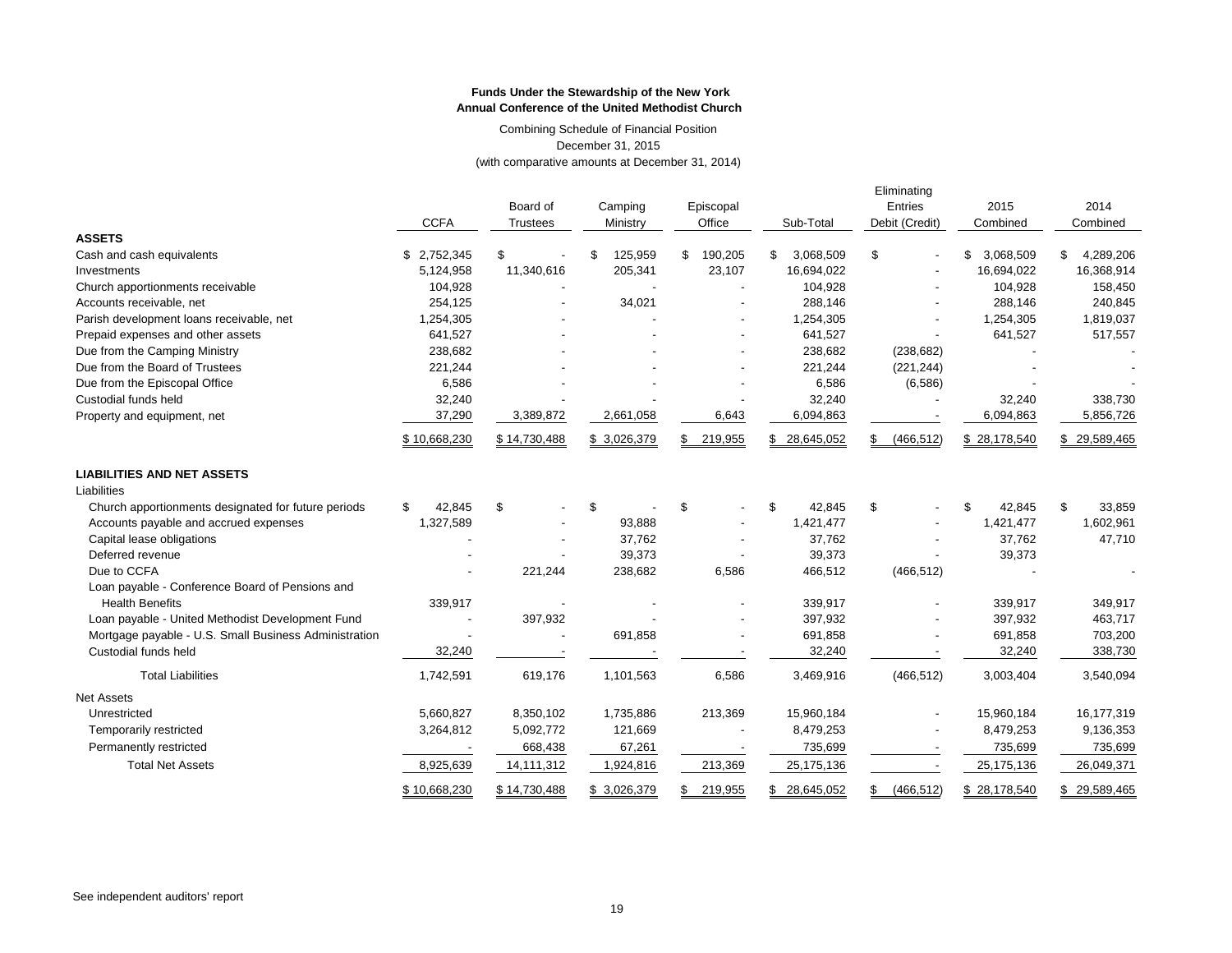#### Combining Schedule of Activities Year Ended December 31, 2015 (with summarized totals for the year ended December 31, 2014)

|                                       |              | <b>CCFA</b>               |                 | <b>Board of Trustees</b> |                           |                           | <b>Camping Ministry</b> |                          |                           |                           | Episcopal<br>Office | Eliminating  |                           |                  |                   |
|---------------------------------------|--------------|---------------------------|-----------------|--------------------------|---------------------------|---------------------------|-------------------------|--------------------------|---------------------------|---------------------------|---------------------|--------------|---------------------------|------------------|-------------------|
|                                       | Unrestricted | Temporarily<br>Restricted | Total           | Unrestricted             | Temporarily<br>Restricted | Permanently<br>Restricted | Total                   | Unrestricted             | Temporarily<br>Restricted | Permanently<br>Restricted | Total               | Unrestricted | Entries<br>(Debit) Credit | 2015<br>Combined | 2014<br>Combined  |
| <b>SUPPORT AND REVENUE</b>            |              |                           |                 |                          |                           |                           |                         |                          |                           |                           |                     |              |                           |                  |                   |
| Church apportionments                 | \$2,284,276  | 5,019,708<br>£.           | ,303,984<br>\$. | $\mathcal{S}$<br>$\sim$  | \$                        | \$                        |                         |                          | $\mathfrak{s}$            | \$.<br>٠                  | - \$                | - \$         |                           | 7,303,984        | 7,455,995<br>S.   |
| Contributed benevolences              |              | 2,261,312                 | 2,261,312       |                          |                           |                           |                         |                          |                           |                           |                     |              |                           | 2,261,312        | 2,549,738         |
| Fees and reimbursements               | 317,290      |                           | 317,290         |                          |                           |                           |                         |                          |                           |                           |                     |              |                           | 317,290          | 256,462           |
| Grants and contributions              | 31,918       |                           | 31,918          |                          | 12,279                    |                           | 12,279                  | 239,647                  |                           |                           | 239,647             | 117,039      | (45,000)                  | 355,883          | 652,397           |
| Retreat                               |              |                           |                 |                          |                           |                           |                         | 1.387.424                |                           |                           | 1,387,424           |              | ٠                         | 1,387,424        | 1,532,586         |
| Store sales                           |              |                           |                 |                          |                           |                           |                         |                          |                           |                           |                     |              |                           | . .              | 4,224             |
| Investment (loss) return              | (129, 369)   | (13,510)                  | (142, 879)      | (174, 649)               | (151, 931)                |                           | (326, 580)              |                          |                           |                           |                     | (1,026)      | $\overline{\phantom{a}}$  | (470, 485)       | 389,022           |
| Interest                              | 64,359       |                           | 64,359          |                          |                           |                           |                         | 30                       |                           |                           | 30                  |              |                           | 64,389           | 59,845            |
| Other                                 |              | $\overline{\phantom{a}}$  |                 | 960                      |                           |                           | 960                     | $\overline{\phantom{a}}$ |                           |                           |                     |              |                           | 960              | 4,513             |
| Gain on sale of properties            | 328,561      |                           | 328,561         | 44,324                   |                           |                           | 44,324                  |                          |                           |                           |                     |              |                           | 372,885          | 6,187,845         |
| Net assets released from restrictions | 7,695,303    | (7,695,303)               |                 | 58,119                   | (58, 119)                 |                           |                         | 2,589                    | (2, 589)                  |                           |                     |              |                           |                  |                   |
| <b>Total Support and Revenue</b>      | 10,592,338   | (427, 793)                | 10,164,545      | (71, 246)                | (197, 771)                |                           | (269, 017)              | 1,629,690                | (2,589)                   |                           | 1,627,101           | 116,013      | (45,000)                  | 11,593,642       | 19,092,627        |
| <b>EXPENSES</b>                       |              |                           |                 |                          |                           |                           |                         |                          |                           |                           |                     |              |                           |                  |                   |
| Program                               | 7,695,303    | $\overline{\phantom{a}}$  | 7,695,303       | (58, 119)                |                           | ۰.                        | (58, 119)               |                          |                           |                           |                     | 62,619       | ٠                         | 7,699,803        | 8,338,314         |
| Campsite                              |              |                           |                 |                          |                           |                           |                         |                          |                           |                           |                     |              |                           |                  |                   |
| Quinipet                              |              |                           |                 |                          |                           |                           | ۰.                      | 1,633,449                |                           |                           | 1,633,449           |              | ٠                         | 1,633,449        | 1,497,428         |
| Epworth                               |              |                           |                 |                          |                           |                           |                         | 114                      |                           |                           | 114                 |              |                           | 114              | 272,545           |
| Kingswood                             |              |                           |                 |                          |                           |                           |                         | 67,659                   |                           |                           | 67.659              |              |                           | 67,659           | 87,338            |
| Capital campaign                      |              |                           |                 |                          |                           |                           |                         | 25,192                   |                           |                           | 25,192              |              |                           | 25,192           | 2,712             |
| Management and general                | 2,857,537    |                           | 2,857,537       | 193,020                  | 28,947                    |                           | 221,967                 |                          |                           |                           |                     | 7,156        | (45,000)                  | 3,041,660        | 2,531,401         |
| <b>Total Expenses</b>                 | 10,552,840   |                           | 10,552,840      | 134,901                  | 28,947                    |                           | 163,848                 | 1,726,414                |                           |                           | 1,726,414           | 69,775       | (45,000)                  | 12,467,877       | 12,729,738        |
| Change in Net Assets                  | 39,498       | (427, 793)                | (388, 295)      | (206, 147)               | (226, 718)                |                           | (432, 865)              | (96, 724)                | (2, 589)                  |                           | (99, 313)           | 46,238       |                           | (874, 235)       | 6,362,889         |
| <b>NET ASSETS</b>                     |              |                           |                 |                          |                           |                           |                         |                          |                           |                           |                     |              |                           |                  |                   |
| Beginning of year                     | 5,621,329    | 3,692,605                 | 9,313,934       | 8,556,249                | 5,319,490                 | 668.438                   | 14,544,177              | 1,832,610                | 124,258                   | 67,261                    | 2,024,129           | 167,131      |                           | 26,049,371       | 19,686,482        |
| End of year                           | \$5,660,827  | 3,264,812<br>S            | 8,925,639<br>£. | 8,350,102<br>S.          | 5,092,772                 | 668,438                   | 14,111,312<br>s.        | \$1,735,886              | 121,669                   | 67,261                    | 1,924,816<br>S.     | 213,369      |                           | 25,175,136<br>S. | 26,049,371<br>\$. |